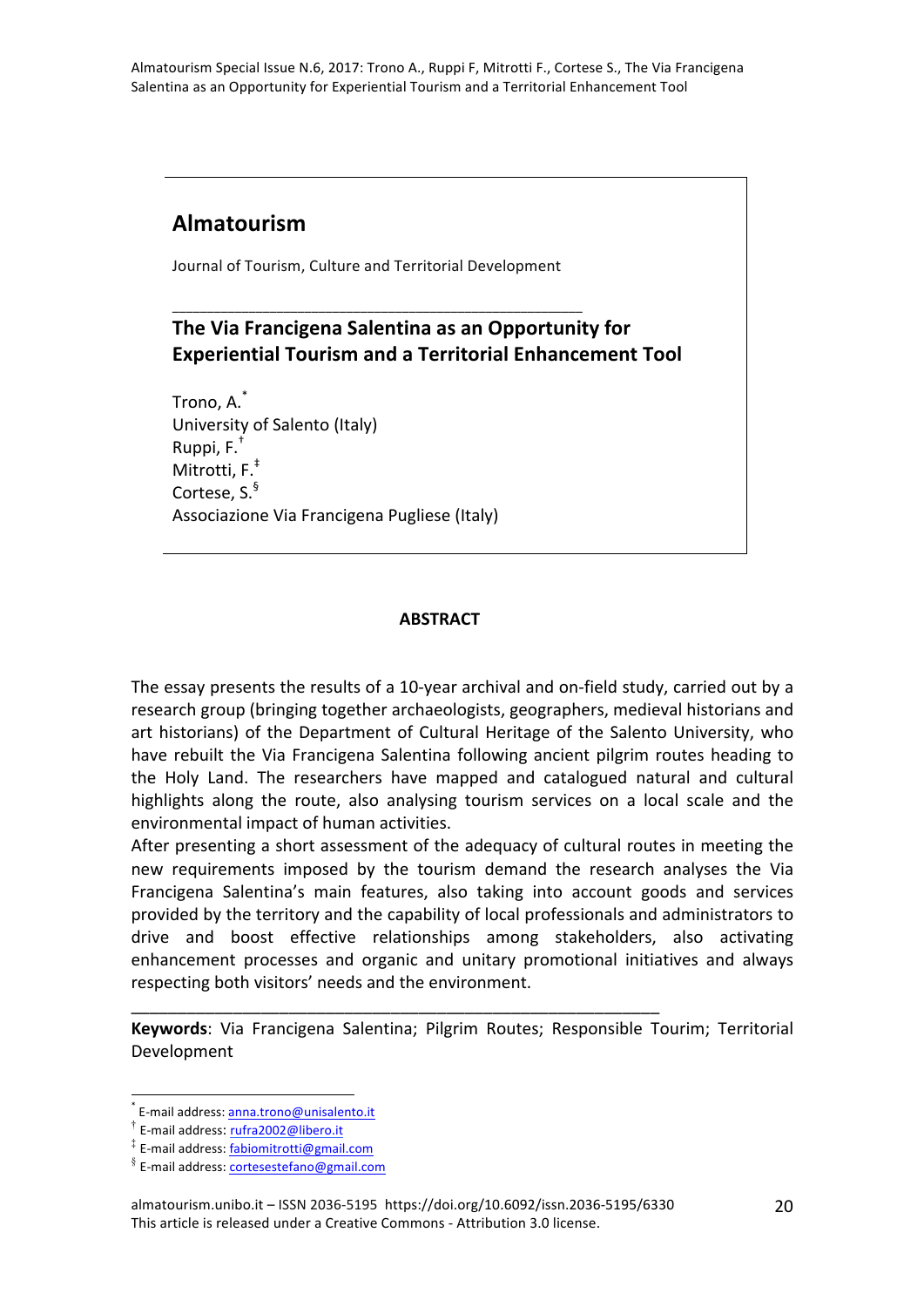#### **Introduction**

Integrated in the contemporary landscape and its peculiar, multilayered background, cultural routes have proved to be extremely useful tools of heritage recovery, also supporting the development of a slow and experiential tourism as well as territorial enhancement. A hoped-for-role in the future of the Via Francigena Salentina (VFS), a pilgrimage itinerary heading to the Holy Land, which has recently received the attention of researchers (Trono, 2012; Trono, Leo Imperiale, Marella, 2014), politicians, local stakeholders and intermediaries. The VFS is the final section of the route, or, more precisely, the route network that gave new life to the ancient road system dating back to the Romans and turned it into the core of the pilgrimage tradition, which was extremely popular during the Middle Age and after the First Crusade. Following the ancient Via Traiana, the VFS starts in Egnazia (Fasano, municipality of Brindisi) and ends in Otranto (in the municipality of Lecce), in most cases branching into *diverticula* and crossing ancient pilgrim routes. The path, highlighting both cultural and natural features, proceeds to Capo Santa Maria, following internal routes of popular religiosity. For its most part, the route stretches along the ancient Via Traiana – in some tracts *Via Francesca* and *Via Francigena<sup>1</sup>*, and follows the itinerary detailed by the Anonymous pilgrim of Bordeaux in 333 A.D.

Rich in cultural and natural highlights and interestingly interconnected thanks to a local-scale project, the VFS route has been painstakingly studied and mapped by the researchers of the Salento University, as well as tested by hikers. The itinerary is increasingly popular with tourists flocking to Apulia and Salento in search of sun, sea, beaches, good food and the warm hospitality of the local people. The landscape typical of interior and marginal areas is also highly appreciated. The section of the Via Francigena winding its way along Apulia's southernmost tip represents undoubtedly a good opportunity for local territorial development, but also highlights the undeniable shortage of services and accommodation structures, not to mention the degradation of the environment by illegal waste dumping and the lack of awareness, on behalf of the local community, of the value of its own cultural heritage. A major threat is also posed by an increasingly voracious tourism, which should be, on the contrary, turned into a more sustainable and respectful activity, aligned with the principles of a green economy.

#### **1. Responsible tourism and cultural routes**

According to Marcel Proust "the real voyage of discovery consists not in seeking new territories, but in having new eyes" (1978). An aphorism that fits perfectly for the allocentric tourist, as defined by Plog: a curious, adventurous and extroverted individual, appreciating new discoveries and experiences. A tourist longing for originality and increasingly skeptical of cultural "serial reproductions", also searching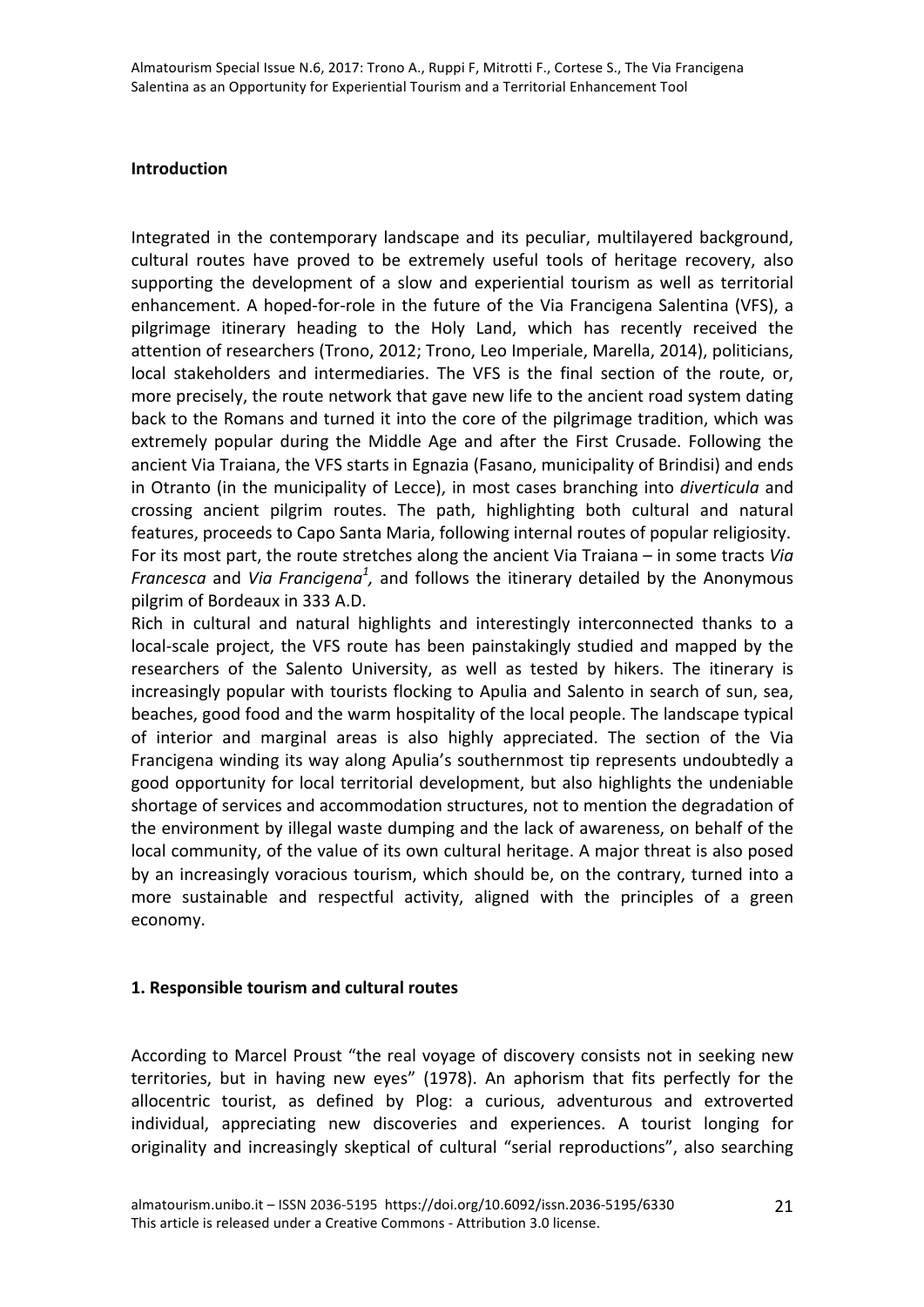for alternatives to the traditional cultural offer. This type of tourist is interested in understanding the cultural heritage of local communities by means of experiential learning, active participation and involvement. By plunging into the new territory, the visitor is allowed to establish an empathic relationship with the locals. Other distinguishing features include the awareness of environmental issues and the degrading of natural resources as a result of the impact of human activities  $-$  with tourism as one of the main culprits, both at a local and a global scale. Eager to practise sustainable activities, these travelers show a remarkable appreciation for an increasingly sustainable-oriented landscape. The latter issue has been reconsidered in recent times, with the integration of tourism in national and international initiatives aimed at promoting the so called *green economy* (UNEP, 2015) and the conservation/enhancement of the rural landscape (see also EAFRD regulations in the Common Agricultural Policy, 2014-2020<sup>2</sup>).

The rural landscape is regarded as a true resource, with a high potential to benefit local communities themselves and fulfil a function of preservation of historical and cultural resources, thus making the anthropisation process increasingly sustainable over time. The focus is once again placed on the rural landscape, as glorified by nostalgia, past memories and the rediscovery of ancient lifestyles. Faded memories are infused with new life thanks to a tourist placing a high value on traditions, the rediscovery of the past and the serenity of the countryside, also keeping in mind sustainability meant as an "evolution model for the human society, suitable to lead to conscious choices ensuring a long-lasting future for mankind by protecting our environment" (Tinacci Mossello, 2014, p. 273). The crucial role of sustainability, "meant, in its broadest sense, as a key concept useful to conceive strategies of tourism development in Italy" is underlined in the final report drafted by the Stati Generali del Turismo (a general assembly on tourism). The document assigns to tourism a "cross-cutting role", with the purpose of "linking together and integrating different production activities", and as such requiring a proper management of inbound flows and, most of all, the adoption of a "tourism development model suitable to support a sustainable economic growth, taking into account our vulnerable system, made up of cities of art and interior lands boasting a rich yet mostly unknown heritage. A heritage which must be protected, in order to preserve its beauty and authenticity". The Final Report provides "an all-round vision of sustainable tourism, both in terms of environmental consideration and mobility. It also evaluates economic sustainability, accessibility, usability and the touristic product developing method, linking together territory and authentic values" (Stati Generali del Turismo – Documento Finale, Pietrarsa, 2015). Tourism must be respectful of the environment and cultural traditions of the hosting community, which holds a prominent role in the whole process and has the right to be the true protagonist of a long-lasting and sustainable development. As the warden of its own territory, the local community is not only guaranteed "participation" and "co-design" opportunities but also, most of all, the rights to its own cultural heritage, that is the conservation and sustainable use of all assets with a recognizable identity.

The cultural route/itinerary is the main tool to ensure that the historical-cultural heritage is preserved and that the local community is allowed full participation in projects of territorial conservation and enhancement. Both old and new routes follow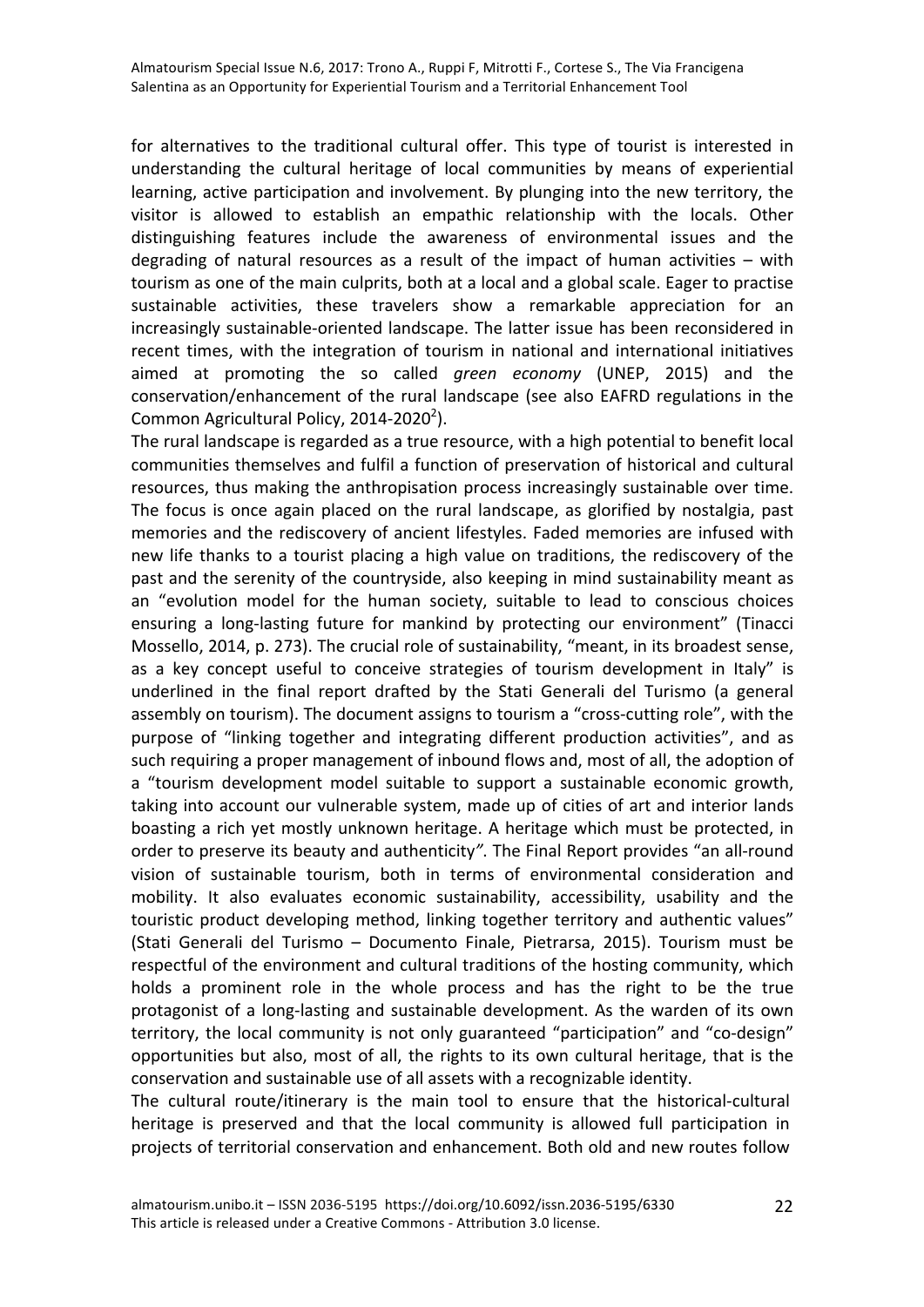linear, and sometimes network- or spiral-like itineraries, along a *road* made up of assets reflecting relationships and cultural influences shared over time by different communities. The analysis of the route/itinerary and its network implies an assessment of the capability to protect and enhance the *milieu*, or, in other words, the system including specific and unique economical, social, cultural and environmental resources in its broadest sense. Understanding the relationships among all involved stakeholders (both public institutions and private organizations, companies and institutional and scientific entities) is also instrumental to pursue a tourism development strategy. The cultural route is not only a *geographic itinerary*, but also a *mental process*, hinged on existing and newly-conceived elements. Following a well defined thematic context, the itinerary is intersected with specific heritage resources located at a specific point and/or area (*nodes*) or aligned along an axis (*lines*), within a systemic interaction of cultural, economic, political and social features and stakeholders. The itinerary fully meets the requirements of those individuals eager to live an experience ensuring authenticity, real emotions and off-the- beaten- tracks adventures; a journey allowing tourists to truly experience and assimilate the visited place, with a deep understanding of the local culture and natural environment, also taking a break from our modern and frenetic lifestyle. The route unleashes the visitor's creative potential, with his/her participation in educational experiences developed within the local cultural context. The cultural route has been entrusted by the UNESCO with the task of protecting and regulating strong identity and cultural exchange values, with the aim to enhance and foster the integration among different communities. Its value lies in the capability to link together multiple factors of tourist attraction, with special reference to marginal and neglected areas. When considered individually, indeed, such factors may seem to be irrelevant and inadequate to persuade the tourist to invest time and money in the visited place and, most of all, unfit to ensure the respect of the cultural integrity and sustainable development at the local scale.

The International Council on Monuments and Sites (ICOMOS), a UNESCO advisory board, was among the first to acknowledge their value. The Charter of Cultural Routes *(2008)* has highlighted their instrumental role in "offering an exceptional setting for a culture of peace based on the ties of shared history as well as the tolerance, respect and appreciation for cultural diversity that characterizes the community involved". Cultural routes improve communication and comprehension among different peoples, and have proved to be an excellent instrument of cultural heritage preservation. They are "resources for a durable social and economic development". The *European Council* considers them as an effective tool of dialogue, intercultural cooperation and European identity reinforcement. The programme *Cultural routes* of the *Council of Europe*, launched in 1987 and linking together seventy nations across four continents (Africa, northern and southern America, Asia and Europe), aims to protect and enhance (also in touristic terms) the European cultural heritage. Officially approved cultural routes are linked to a historical itinerary, a cultural concept, a personality, or a phenomenon with a transnational relevance and meaning, which is essential to understand and respect European values, the promotion of an intercultural dialogue and the appreciation of different cultures. In order to be successful, the itinerary must not only be supported by a solid historical background, permeated by culture and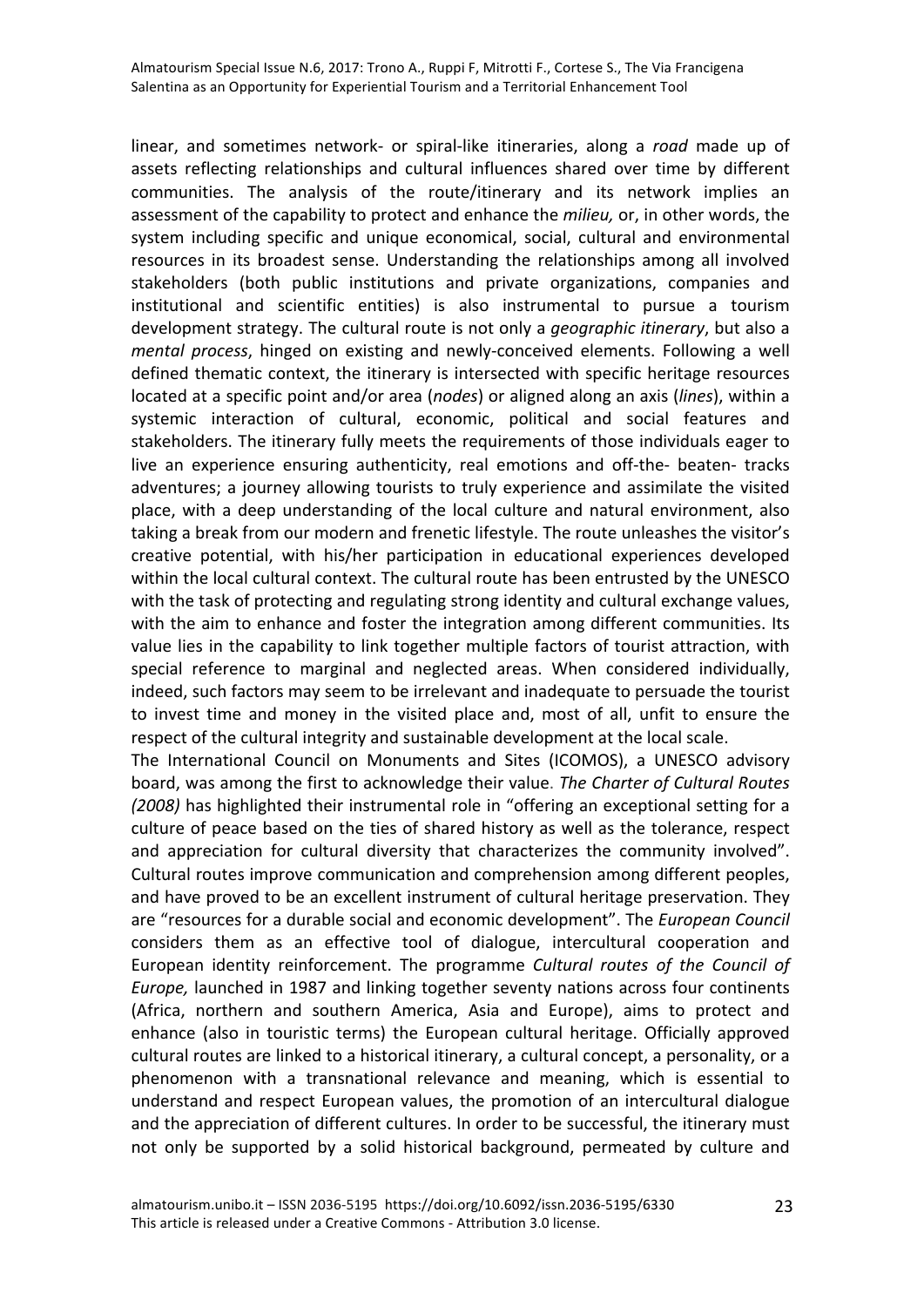focused on building a European cultural identity, but it should also ideally induce tourism development by stimulating economic interests. In this sense, most notable examples are the Camino de Santiago de Compostela and the Via Francigena, the most ancient and longest medieval pilgrim route winding along Roman consular o military roads. The Via Francigena, actually a network consisting of several Vie Francigene, plays a relevant role not only in cultural and historical terms, but also as an economic resource and a tourism promotion tool for territories located in the interior. And this is exactly what is happening to the areas located along the route section leading to Rome. A prospect also yearned for by southern Italy while waiting for the already announced itinerary extension to Brindisi and, hopefully, Santa Maria di Leuca, situated in the Lecce municipality area.

#### **2.** The Southern Via Francigena

Apulia has always played a relevant role in linking the East and the West, with its ports serving as strategic crossroads in the Mediterranean area: places of arrival and departure for pilgrims either heading to or coming from Jerusalem. In most cases, they would reach Constantinople by embarking to Durazzo and crossing Albania, Macedonia and Thrace along the ancient Via Egnatia (Cardini, 2008, pp. 2526). As Cardini points out, at the end of the  $14<sup>th</sup>$  century, Apulian ports were also a meeting point for believers returning from the Holy Land and heading to Rome: "They often used to stop here to visit the Sanctuary in Santa Maria di Leuca, other significant religious buildings located along the Adriatic coast or the sanctuary of sSan Michele in the Gargano area (Id., p. 39)". In particular, as Dalena (2003) explains, "when coming back from the Holy Land, the *Burdigalense* pilgrim stopped in Otranto and embarked again in Benevento along the Via Traiana " (p. 71).

When traveling to the Holy Land, the Via Appia provided the most important connecting route with Apulia's ports - at least as far as Capua. The evidence for this is reported in the *Itinerarium Burdigalense* written by an anonymous pilgrim from Bordeaux and "resembling, as a whole, the *Itinerarium Antonini* and the Tabula *Peutingeriana*. It's the earliest and most complete *itinerarium*, a sort of guidebook for pilgrims to use when traveling to Jerusalem in the  $4<sup>th</sup>$  century, a time that witnessed the great popularity of Christian pilgrimage from Europe to sacred places" (Dalena, 2008, p. 41).

In order to reach Apulia from Rome, pilgrims mostly relied on the Via Appia Traiana, the road built at the orders of emperor Traiano, linking Rome to Brindisi and Otranto. However, as Dalena underlines, "pilgrims also used secondary and interior roads, known for their shortness and the presence of religious sanctuaries along the way" (Id. ibidem). Starting in Rome and following the Via Appia Antica or the Latina-Casilina, the traveller finally reached Capua. From here, the large imperial road led to Benevento, where the route split into three directions (the Angel's routes), all ending in San Michele. The northern section passed by San Severo in Apulia, and from there to San Michele Arcangelo, in the Gargano area; the median route reached Lucera, whilst the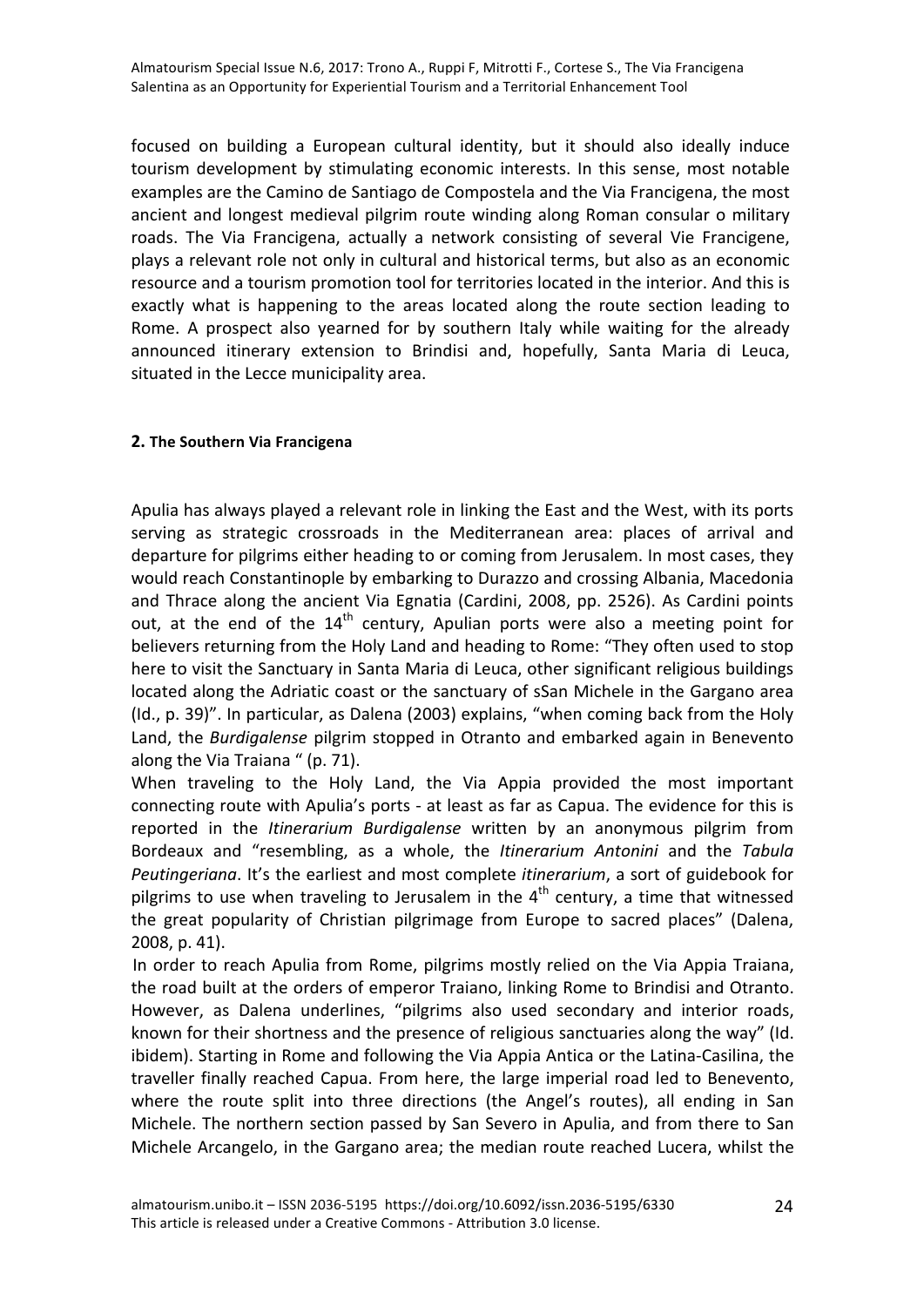southern itinerary passed by Troia, a key junction along the way (Paolucci, 2008, pp. 20 and 22). "The junction in Benevento split the Via Appia in two sections: the first one, the Via Appia itself, reaching Brindisi across an interior route after passing by the port of Taranto, and a Via Appia Traiana initially heading east-north-east and then southeast crossing Canosa, also leading to Brindisi following a semi-coastal route" (Cardini, 2008, p. 27).

The Via Traiana, with its two variant routes following respectively a coastal and an interior itinerary "was not only identified with the Appia-Traiana consular road, but also with the Litoranea Adriatica (from Siponto to Bari), the Regi Tratturi and sheep tracks (or unpaved roads) (see also Copeta, Marzulli, 2012, p238). From Egnazia, the route made its way to Brindisi (Via Traiana), and from there to Otranto (Traiana "Calabra"), branching into a network of "diverticula" across the whole Salento and also intersecting with other ancient pilgrim itineraries. Finally, there was another pilgrim route, the Sallentina, which followed the coastline from Otranto to Capo di Leuca passing by Castro and Vereto. From Capo di Leuca, the road crossed the eastern side of Salento, going past Ugento, Alezio, Manduria and Taranto (see also Uggeri in Dalena, 2003, p. 71).



**Figure 1:** Fasano (Brindisi). Roman cart-tracks along the Via Traiana in Egnazia Source: Photo by Fabio Mitrotti

## *2.1. The Via Francigena Salentina*

Following the ancient roman route called Traiana "Calabra", the Via Francigena Salentina winds along the eastern side of Apulia's southern tip, from Fasano to Otranto. This is Italy's easternmost point: from here, when the weather is fine, the Acrocerauni mountains, the Karaburun promontory and the isle of Saseno, in the near Albania, are all visible in the distance. The route intersects with a few local devotional itineraries and proceeds as far as Santa Maria di Leuca, crossing the rolling hills of the Serre Salentine. Among the many travel accounts written by pilgrims visiting Apulia in their journey to the Holy Land, the *Itinerarium Hierosolimitanum* or *Burdigalense* by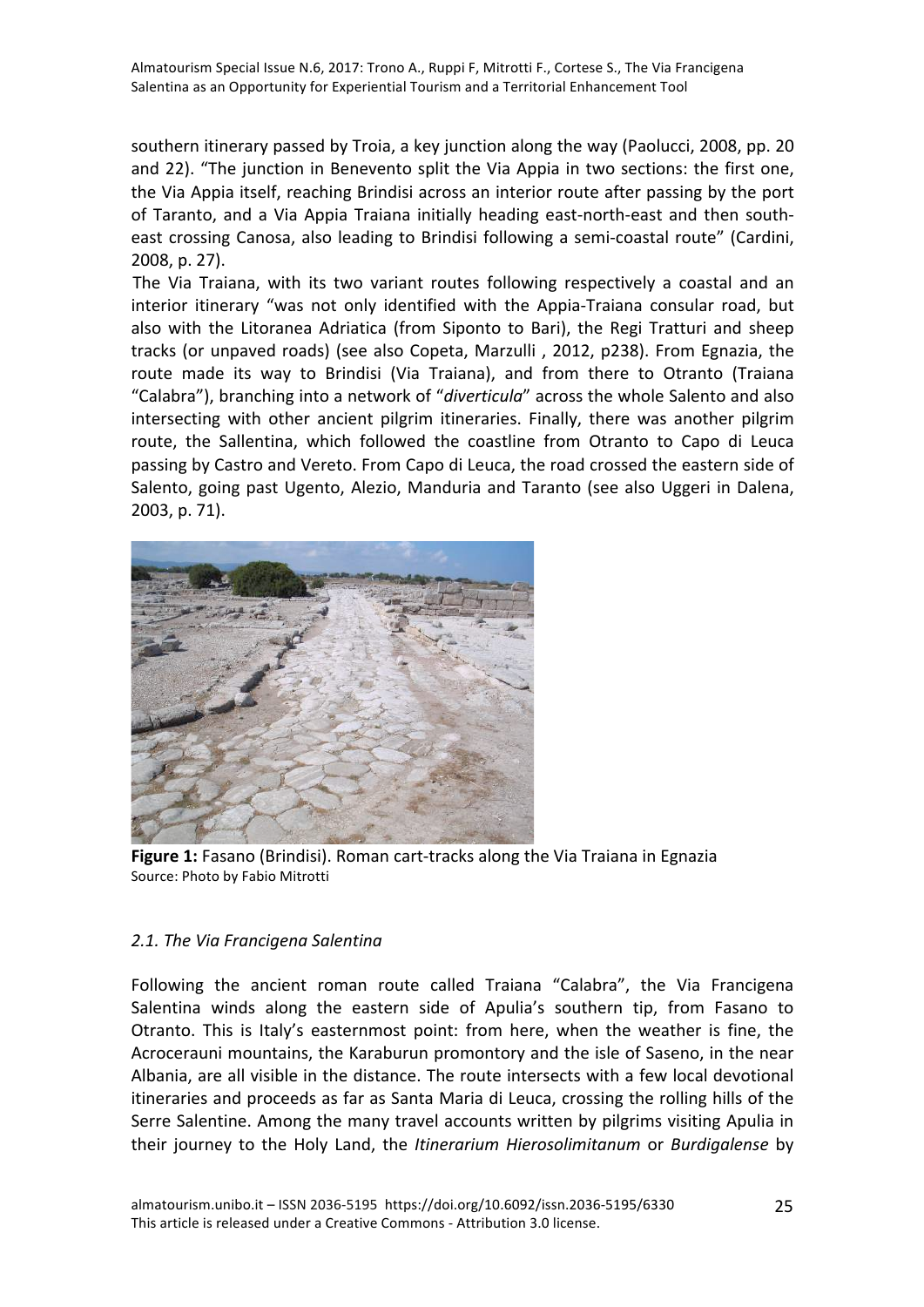the Anonymous from Bordeaux (333 A.D.) was selected as the *Francigeno* route. Some changes and detours have been necessarily imposed by the current infrastructural and residential layout  $-$  areas with shopping centres, as well as officially authorized landfills, were for example excluded from the itinerary. Furthermore, in order to ensure the traveller's safety, heavily trafficked roads were also avoided (state and provincial highways, side roads included). The focus was on paths and roads situated in the countryside, without crossing, whenever possible, private properties. Secondary roads coinciding with the itinerary were also favored, with some of them already equipped at a local scale, such as a section of the trail in the megalithic park established in the nearby of Giurdignano. Particular attention was given to the Mediterranean landscape and its natural, cultural and historical distinguishing features. A rural world, shaped by a traditional lifestyle, with just a few main elements survived to our times. The project has thus taken into account archaeological complexes and natural and environmental highlights, as well as historical and architectural features such as olive-oil mills, millstones, peasants' houses (*pajare, caseddhe*) and manor farms - impressive monuments of the rural culture, which have been restored and turned into charming and comfortable hotel accommodations.

In this section, the Via Francigena crosses the ancient *Terra d'Otranto*, a flat land which is typical for the Salento area. On the horizon, the southern slopes of the Murge plateau and the Serre Salentine, low mountains formations stretching into the interior territory of Brindisi and Taranto and finally merging, as a "triple" range, into Salento's southernmost tip, in the municipality of Lecce. Along the way, the local limestone dominates the landscape. The white stone is commonly used to build low walls, shelters, fences or as a support in terracing structures. In the past, the local community also relied on limestone to erect megalithic monuments or simple architectural structures. Stones and nature are the main features from Egnazia (an ancient Messapian centre and prominent archaeological park), and in Brindisi.

Here, surrounded by centuries-old olive oil trees, woods and Mediterranean scrubs (Bosco di Lamacornola), stand the earliest megalithic monuments built in the Salento area, such as the Dolmen in Montalbano. Shrouded by mystery, these sites were probably used to perform magic rituals or as primitive astronomical observatories. Whatever the purpose, they symbolize the degree of civilization and technical skills of the local people. Not to be missed along the way, the Shrine of Madonna del Pozzo, situated in the historical centre of Pozzo Faceto (a small village in the nearby of Fasano), the close-by church of Seppannibale, one of the few proofs of the Longobard domination in Apulia  $(8^{th}-9^{th})$  century A.D.) and the three hypogeal churches: two of them were consecrated, respectively, to San Lorenzo and San Giovanni and are decorated with fine frescoes. The area also boasts the presence of fortified manor farms, although in most cases these structures were provided with cave oil-mills – like Li Santuri (a name that refers to the sacredness of the area) and Ottava Grande. Next to the latter we find the medieval Church of San Pietro, dating back from the  $11<sup>th</sup>$ -12<sup>th</sup> century. It was mentioned for the first time in the bull written in 1180 by Pope Alessandro III to the bishop of Monopoli, listing lands, hamlets and churches subject to his jurisdiction. (Carriero, 1999)

Other highlights include the magnificent cathedral in Ostuni, and the Church of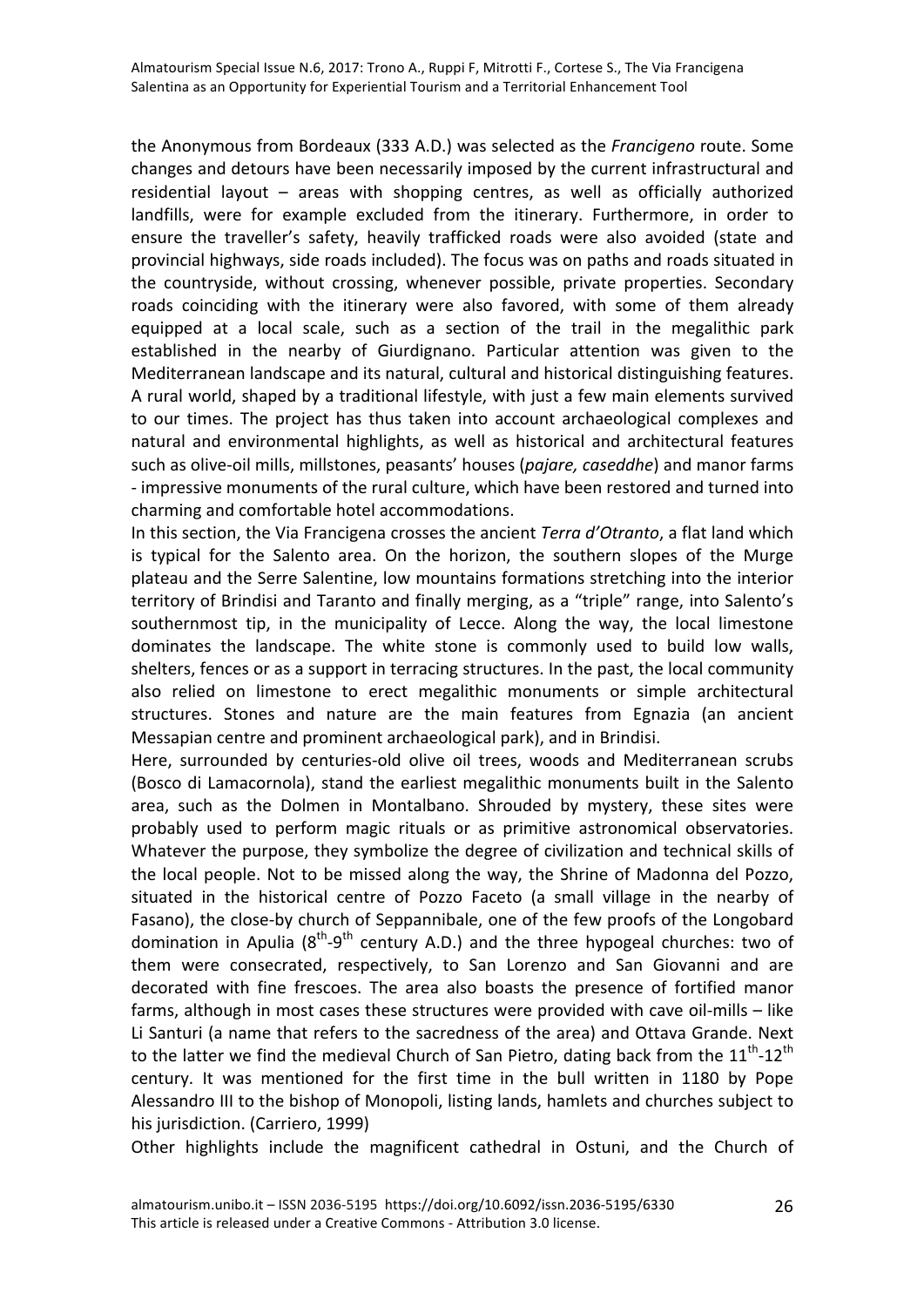Sant'Anna and the castle Dentice di Frasso in Carovigno. Proceeding towards Brindisi, the Sanctuary of Madonna di Belvedere, an important pilgrimage destination, and the hypogeal crypt of San Biagio, enriched with a beautiful cycle of frescoes (fig. 2), also deserve a visit. The city of Brindisi provides significant evidence of the presence of chivalric orders in the Church of Santa Maria del Casale (fig. 3), where the Templars of the Reign of Naples stood trial in 1310, as well as in the Temple of San Giovanni al Sepolcro, renown for its peculiar round-shaped layout  $-$  an interesting reproduction of the *Anastasis* of the Holy Sepulchre of Jerusalem, owned by the Jerosolimitan order (fig. 4).



**Figure 2:** San Vito dei Normanni (Brindisi). Hypogeal crypt in San Biagio Source: Photo by Fabio Mitrotti



**Figure 3:** Brindisi. Santa Maria del Casale Source: Photo by Luigi Oliva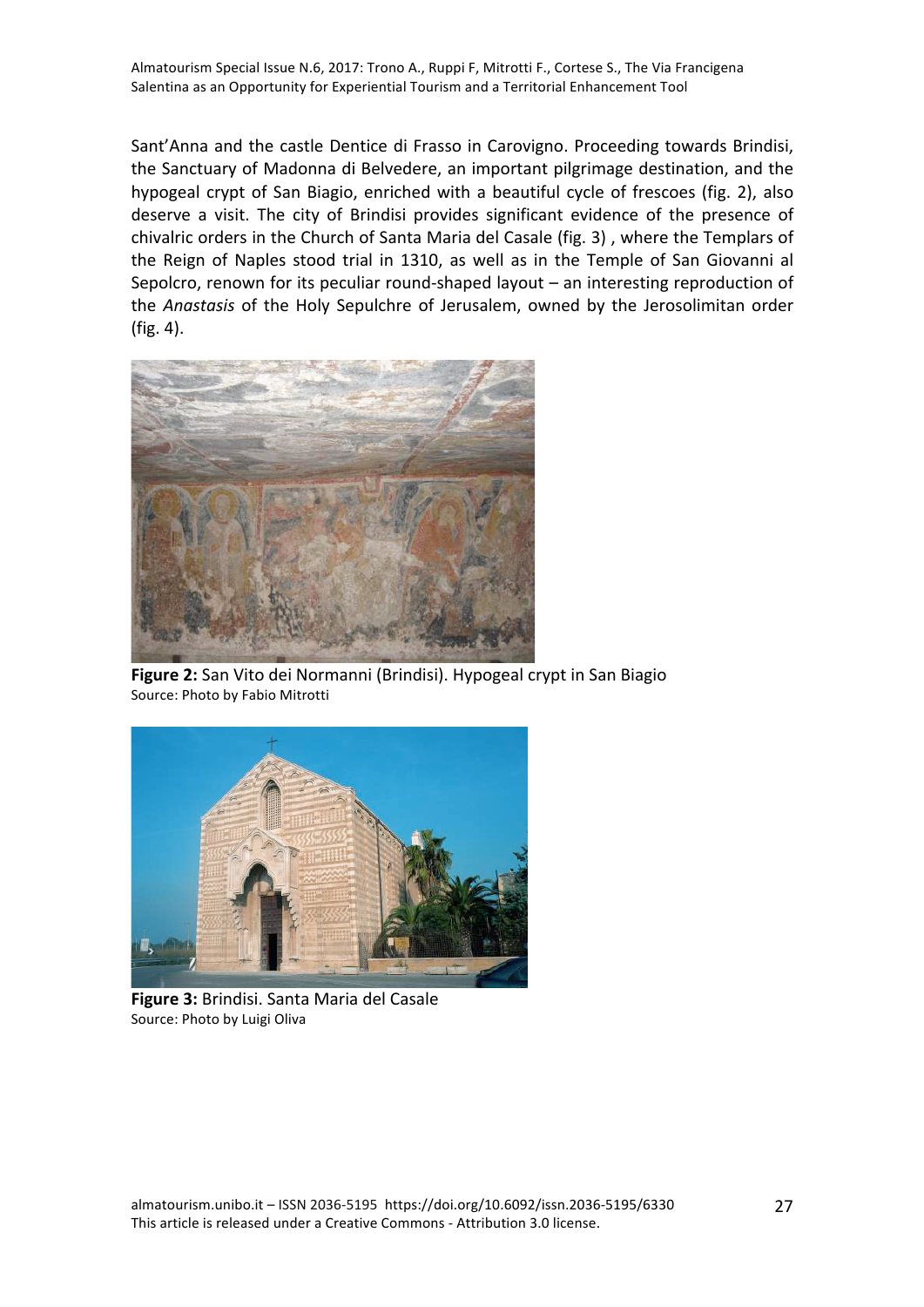

**Figure 4:** Brindisi. San Giovanni al Sepolcro Source: Photo by Fabio Mitrotti

From Brindisi to Lecce, the plain is the undisputed protagonist. Here, pilgrims and travelers can walk long distances, nearly effortlessly. The landscape is extremely interesting, with both cultural and natural highlights: beautiful vineyards, making this land famous for the production of DOC wines, alternate with wide pastures and centuries-old olive groves, dotted with oaks and carob trees  $-$  remains of the ancient forest that once surrounded Lecce. Past the Bosco di Tramazzone and the archaeological site of Valesio, in the Torchiarolo countryside (an important Messapian centre destroyed in the Middle Age), we reach Lecce, a major city and tourism resource. Known for its many religious buildings, Lecce still retains limited evidence of pilgrimages and the presence of chivalry-religious orders in the church consecrated to San Niccolò and San Cataldo, next to the Padri Olivetani monastery. In the surroundings, the landscape features thousand-year old olive groves, crossed by ancient cart roads built by the Romans, and is also enhanced by massive fortified manor farms with impressive hypogeal olive presses. Pilgrims especially treasure two religious buildings, which were known already in the Middle Age as worship and resting places: the Italian-Greek Abbey of Santa Maria di Cerrate and the Church of Santa Maria d'Aurio (both from the  $12<sup>th</sup>$  century) (figs. 5 and 6).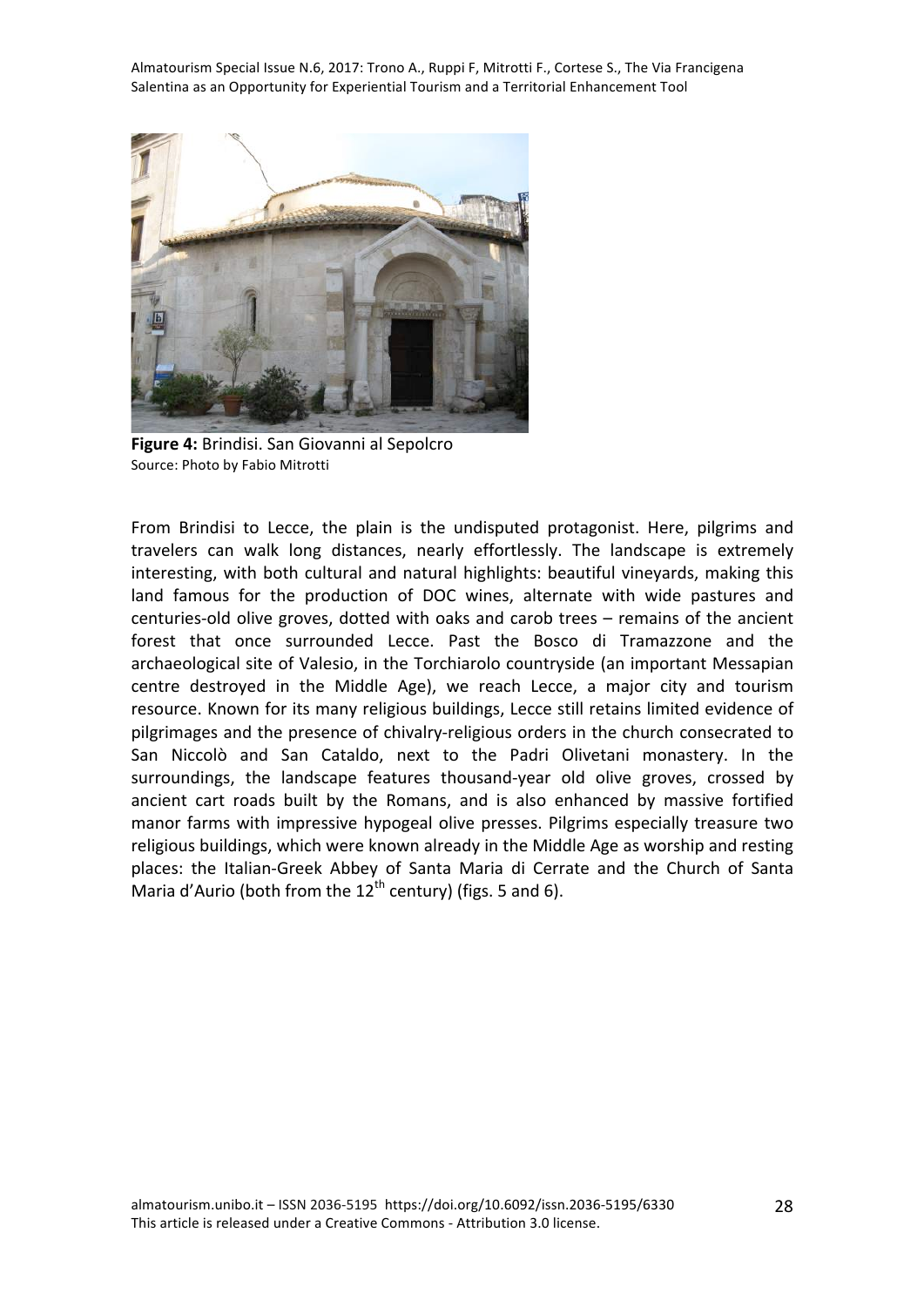

**Figure 5:** Lecce. Abbey of Santa Maria di Cerrate Source: Photo by Loretta Martella



**Figure 6:** Surbo (Lecce). Church of Santa Maria d'Aurio Photo by Fabio Mitrotti

After leaving Lecce and the close-by fortified hamlet of Acaya, with its famous castle from the 16<sup>th</sup> century, we reach the so called *Grecia salentina*, one of the most interesting areas in Salento in terms of cultural heritage and tourism highlights. Rich in natural and cultural resources (with special reference to languages, music, archaeology, architecture and arts), the territory can be exemplified by three main elements: water, olive oil and stone, standing out as symbols of the local "salentinità". These elements are raised to eternity by the *pietra* (stone) used to build the houses with the typical inner courtyard, shelters and megalithic buildings - such as the two dolmens *Gurgulante and Placa* and the menhirs *Grassi and Staurotomea*. *Water* scarcity is addressed with an ingenious system (perhaps invented by the Byzantines) called *pozzelle*: this is because the territory lacks in superficial hydrography, but is rich in subterranean water sources. *Olive oil* dominates the landscape and production activities, with its story, made up of ups and downs, told by ancient oil mills and modern olive presses scattered across the whole territory. In the heart of Grecia we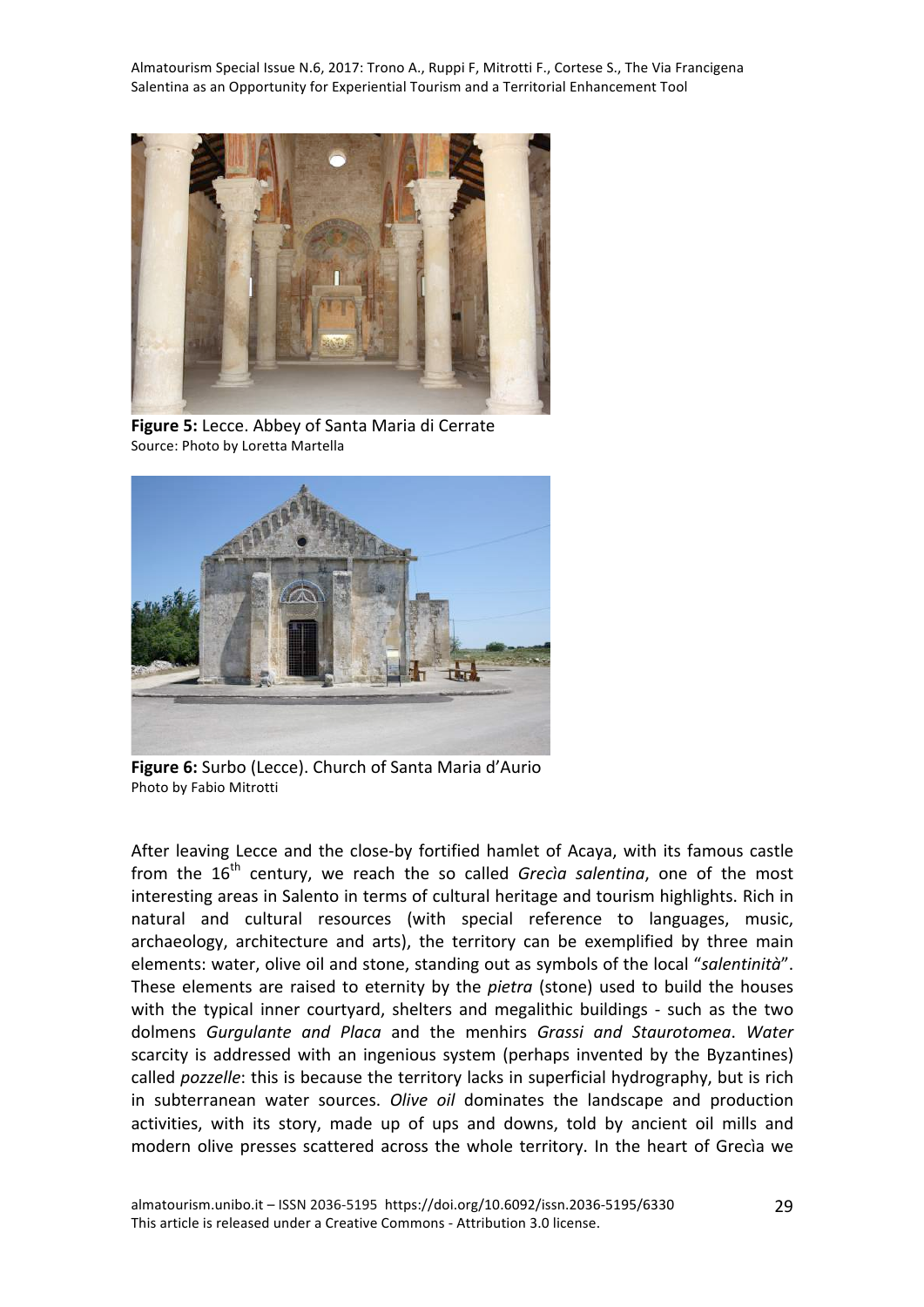find remains of the ancient Calimera woods and the small Church of San Vito. After proceeding for nearly 600 hundred metres along cart-roads between Martano and Carpignano Salentino, the visitor can appreciate the medieval farmhouse in Apigliano, today an archaeological park, as well as numerous worship places and pilgrim destinations (e.g. the Monastery of the Cistercians, the Sanctuary of the Madonna della grotta and the crypt of Santa Cristina in Carpignano Salentino (fig. 7).



**Figure 7:** Carpignano Salentino (Lecce). Crypt of Santa Cristina Source: Photo by Antonio Carluccio

Heading in the direction of Otranto and following the ancient pilgrim route, the main highlights include the fortified manor farm in Torcito, in the Cannole countryside, the Anfiano manor farm, built after the abandonment of the homonymous medieval farmhouse, and the Sanctuary of Madonna di Montevergine (Palmariggi) – still today a pilgrimage destination. When crossing the megalithic park stretching across the territory of Giuggianello and Giurdignano, scattered with dolmens and menhirs (e.g. the dolmen Stabile and the menhir San Paolo), the route passes by the Quattromacine manor farm and the hypogeal oil press known as "Trappitello del Duca", before reaching the Valle dell'Idro and, finally, the city of Otranto.

## 2.1. The devotional route from Otranto to Capo Santa Maria di Leuca

The final section of the *cammino* having Leuca as a final destination enhances the local natural and cultural landscape: it's a sort of *greenway*, linking the seaside with the interior and retrieving old memories. The cultural and landscape heritage can be thus appreciated in all its magnificence thanks to a slow mobility. It's a new itinerary that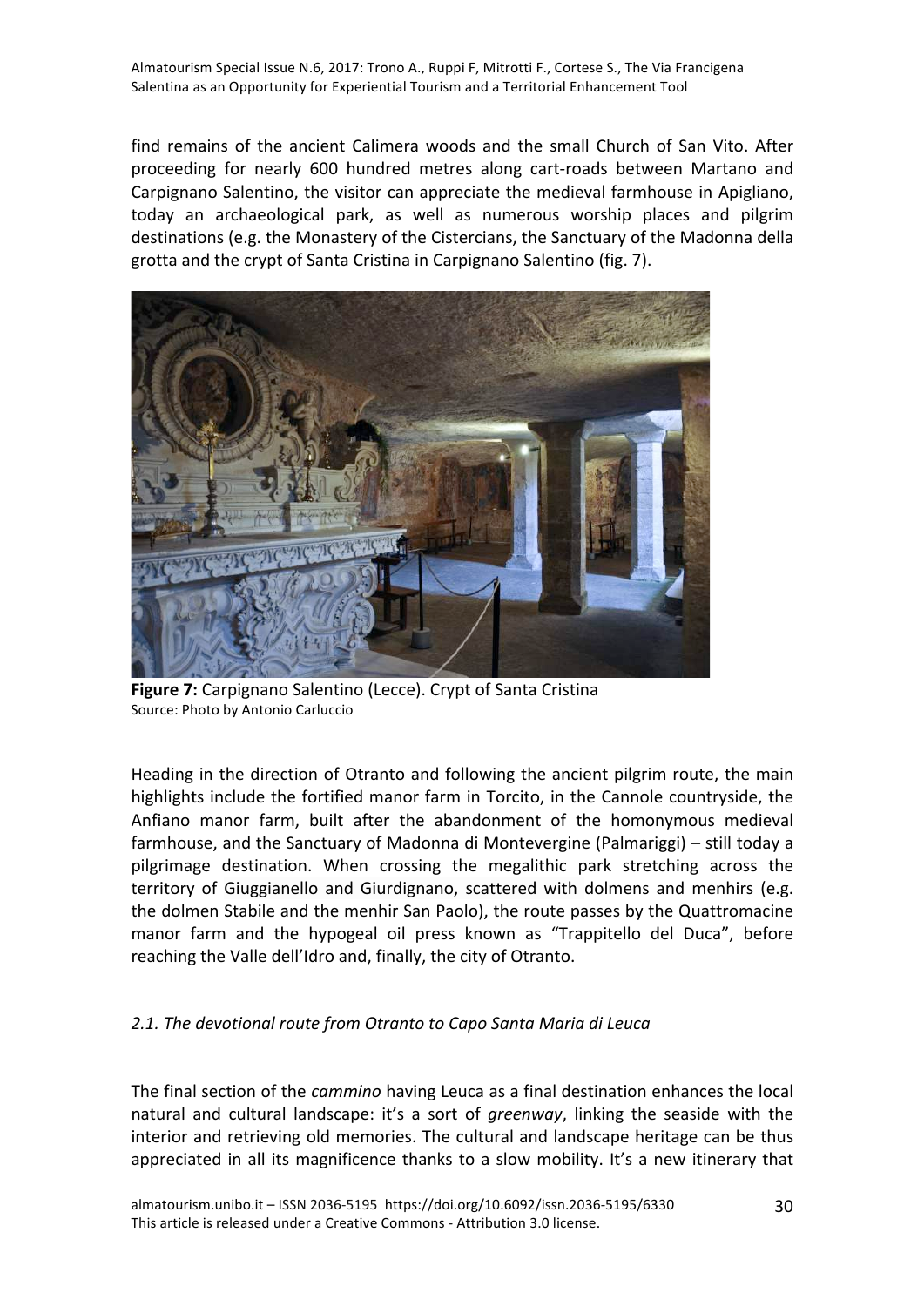winds along the coastline and the hills of the eastern side of the sub-region called Serre Salentine, mostly passing by small villages and following old, municipal or vicinal roads. Outside the urban area, across a tangled network of paths and countryside roads, either paved or unpaved, the landscape alternates endless olive groves, vineyards, fields and occasional vegetable gardens. Once ancient centres of local life and crop production, manor farms have recently been turned into agritourism structures, accommodations for tourists or agricultural businesses, whilst dry-stone architectures liven up with their peculiar shape sun-drenched and solitary landscapes. Small and sometimes even tiny urban centres have renewed the cuisine tradition with the opening of new restaurants and cozy *trattorie*. The ancient hospitality network has been updated too, with the establishment of b&b and small-sized accommodation facilities, in some cases hosted inside historical houses. The main route attractions, nowadays prominent tourism centres, overlook the Mediterranean sea and are situated at the opposite ends of the itinerary: Otranto, *the city of martyrdom*, with its two Marian sanctuaries, and Santa Maria di Leuca, *de finibus Terrae*, with the sanctuary on the "*promontorio di Maria*" (the Virgin Mary's promontory).

With the exception of Cocumola, the remaining stop-overs are all located in the *Costa Otranto-Santa Maria di Leuca e Bosco di Tricase* Natural Park, the largest regional park in the municipality of Lecce. The Park features prehistoric remains, cave settlements, coastal towers, manor farms, dry-stone low walls and *paiare*, eclectic villas, endemic plants and karstic formations,among which the so called *canaloni* and coastal caves. A peculiar cultural and environmental heritage, which must be protected through ecocompatible fruition practices.

A melting pot of different cultures and ethnical groups, *Otranto* is the place where the East and the West meet. The evidence for that is found in the byzantine Church of San Pietro, in the ruins of the Monastery of San Nicola di Casole, a cultural centre with its *schola scriptoria*, as well as in the cathedral and its floor mosaics (1163-1165)- where biblical, mythological, historical and literary episodes intersect in the tale of the tree of life. The church is the final resting place of 800 saints, beheaded during the siege of 1480. The martyrdom site is located on the Minerva hill, where the Sanctuary of Santa Maria dei Martiri also stands.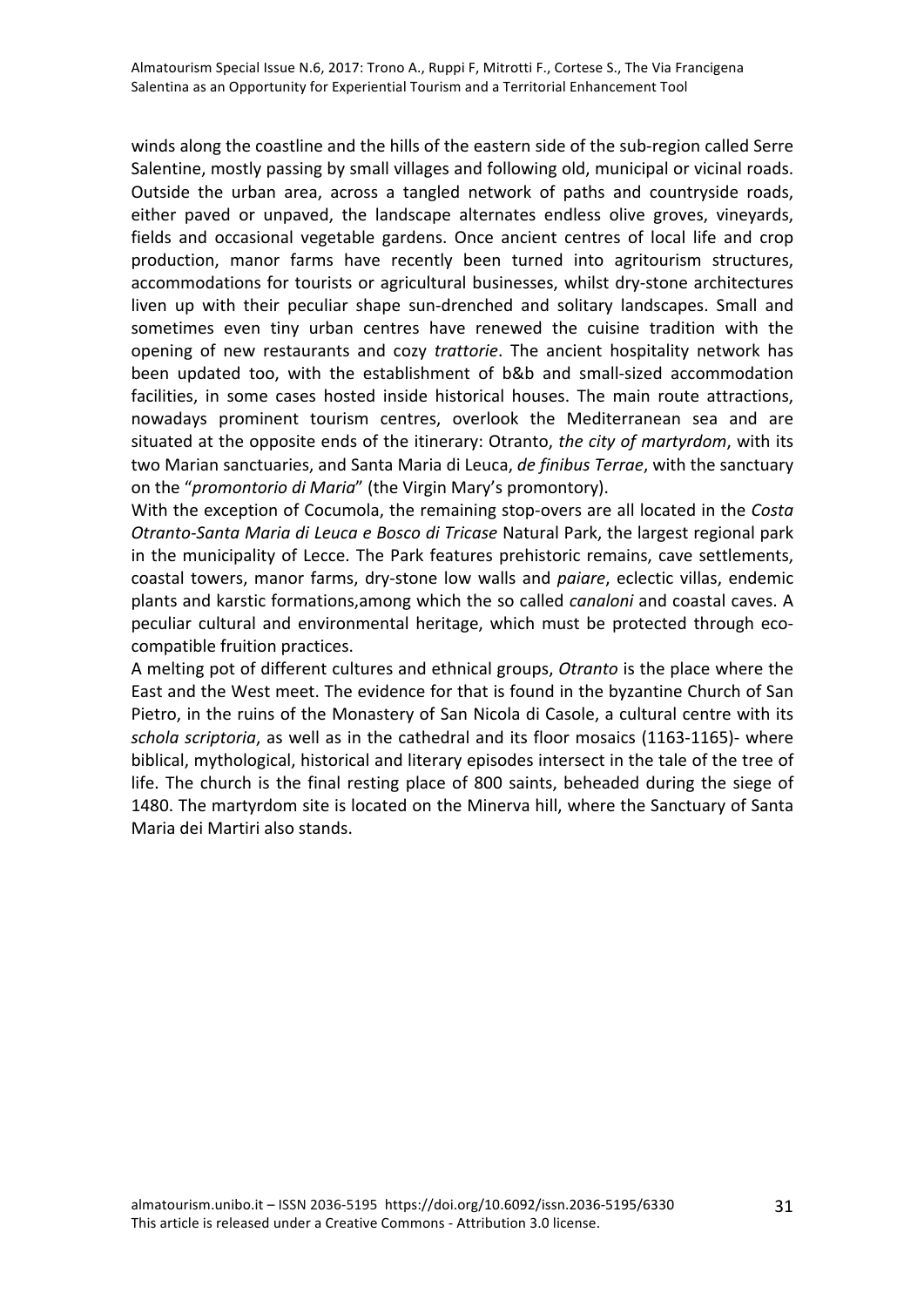

**Figure 8:** Otranto (Lecce). Cathedral. Source: Photo by Stefano Cortese

From Otranto, the route penetrates the remote interior, a land rich in traditions still honored in the local modern culture. A quiet and silent atmosphere, both in the countryside and urban centres. In *Cocumola* (in the suburbs of Minervino di Lecce), the cult of San Giuseppe lives again thanks to the so called "tavole", (tables), a tangible concept symbolizing solidarity but also a vow or a received grace. The devotees set up the "tavole" in their own houses and in the squares; the typical local cuisine and the Saint's effigy revitalise and perpetuate memories that strengthens religious and fraternity values. *Vitigliano* (a small village next to Santa Cesarea) is known for its monumental and mysterious cave, the *Cisternale*, possibly a chamber tomb dating back to the pre-Messapian age (Maggiulli, 1910) or a water reservoir in Roman times (Arcuti, 2007-2008). The Church of San Michele Arcangelo, the chapel of San Rocco and the Church of Confraternita dell'Addolorata, a former pilgrimage destination (Arcuti, 2007-2008), are also of great interest. According to Arditi, *Vignacastrisi* (in the suburbs of Ortelle) hosted "most of the vineyards of the close-by Castro". Also thanks to an excellent air quality, the area began to attract "settlers and visitors" after the destruction of the city in the  $16<sup>th</sup>$  century (Arditi, 1879, p. 649). In this small hamlet, as Cosimo De Giorgi defined it in 1882, religion was extremely important to the local communities. In 1777, there were six religious buildings in Vigracastrisi, among which the seat of the Congregazione della Beatissima Vergine del Rosario (Congregation of our Lady of the Rosary), which counted, after one century after being established, 378 associates (Cerfeda, 2006, pp. 90 and 91). In *Marittima* (a small village nearby Diso) we also find the cove of Acquaviva, where the English ship *Travancore*, transiting from Alexandria to Brindisi with the English company India Mail, shipwrecked in March 1880 (Boccadamo, 1983; Mastrolia, 2010).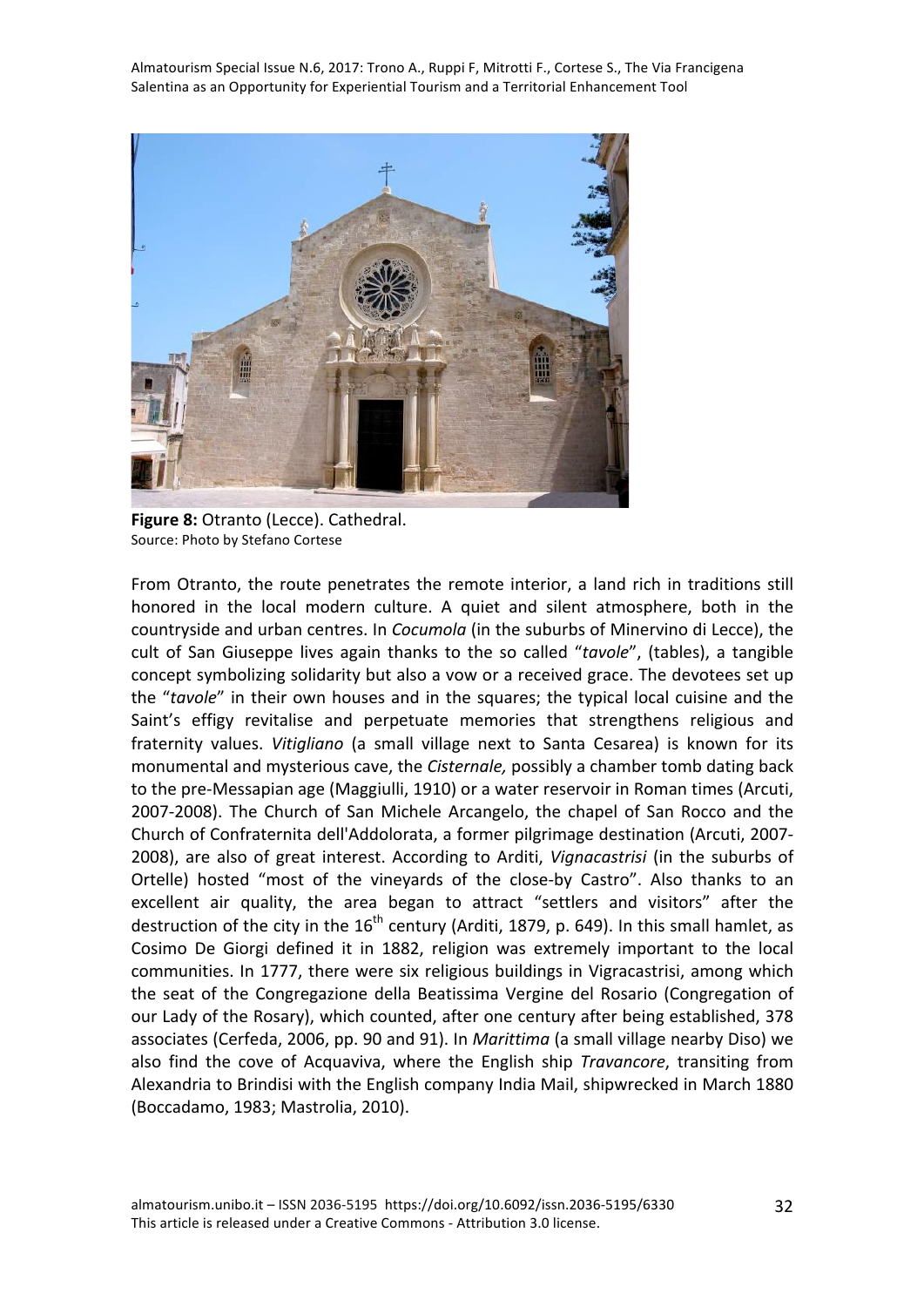

**Fig. 9: Original postcard detailing the route of the India Mail** Source: G. Membola's collection

Andrano features the noteworthy Chapel of Madonna dell'Attarico with the homonymous cave settlement. Past the former abbey consecrated to the Italian-Greek cult of Madonna del Mito, probably dating back to the Byzantine age  $(9^{th}-10^{th}$  century), and the intricate maze of countryside paths in the territory surrounding *Tricase*, we reach the octagonal Church of Madonna di Costantinopoli, also known as the Church of "Diavoli" (demons), as a hint at the legend of the devil forced to build the church overnight (Paone, 1978). Corsano, with its extremely valuable natural area, is situated after Sant'Eufemia (in the suburbs of Tricase), renown for the famous crypt of *Madonna del Gonfalone*, and *Tiggiano*. It is the land of the labyrinth-like "Vie del Sale" (salt roads), multiple circuits used to climb up the rugged coastline, where salt was sold and smuggled (Russo 2011). From *Gagliano del Capo*, especially known for the Padri Trinitari complex and the Baroque Church of San Francesco da Paola, erected where the Church of Sant'Elia and the ancient farmhouse of Plusano (Arditi, 1879) once stood, the itinerary ends at the sanctuary and basilica of Santa Maria de Finibus Terrae in Leuca (fig. 10), where according to the tradition Saint Peter landed between 42 and 44 A.D.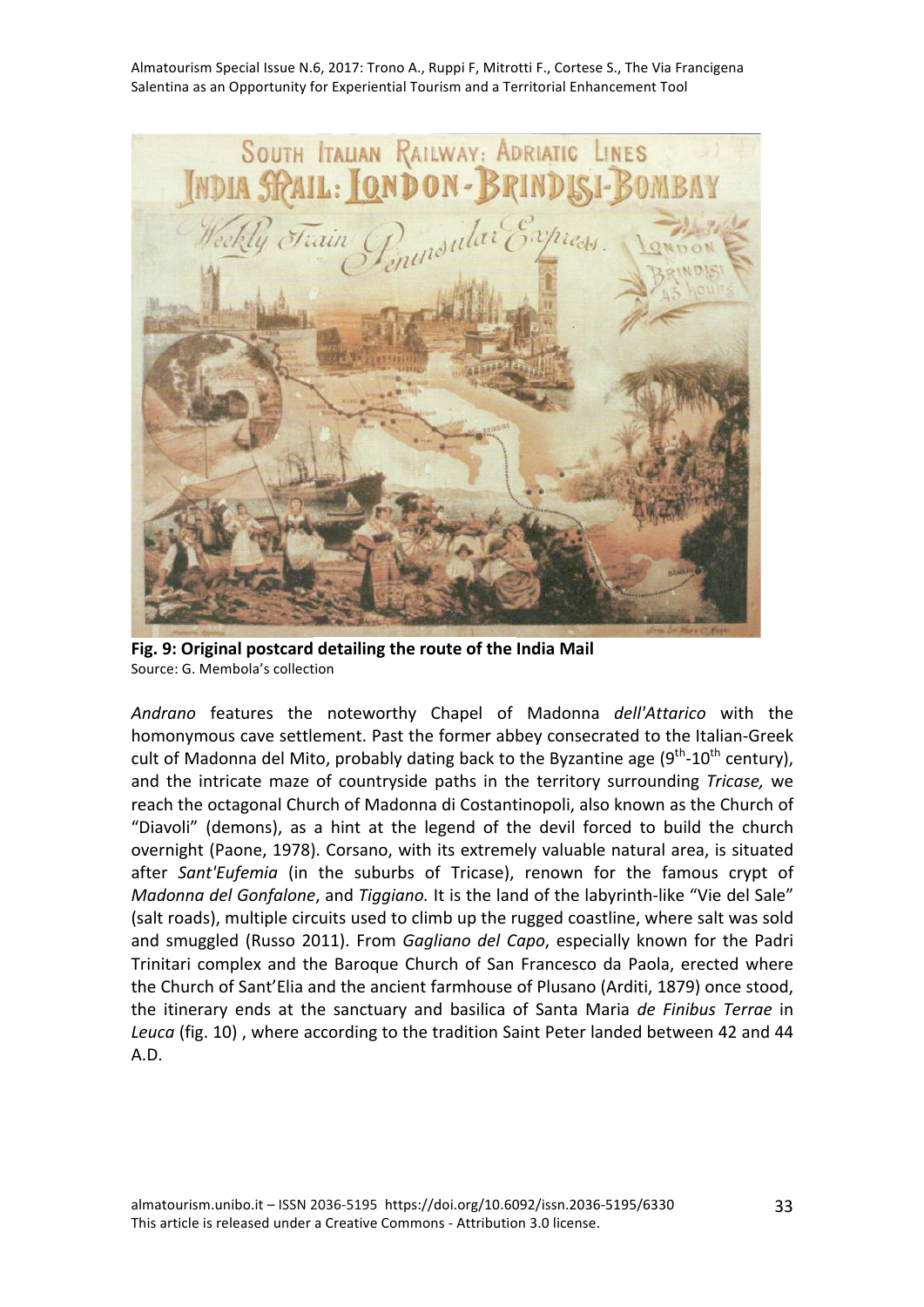

Figure 10: Castrignano del Capo (Lecce), Sanctuary and basilica Santa Maria De Finibus Terrae

Source: Photo by Stefano Cortese

Heavily restored in the years around 1700, under the episcopacy of Giovanni Giannelli, the church became, especially in the modern age, the most popular local destination for pilgrims like Giovanni Giuseppe Lavre in the first half of the 18<sup>th</sup> century.

The subcoastal route just passes close by  $-$  or even excludes some centres of the *leucadense* pilgrimage, such as Barbarano di Morciano di Leuca, better known as Leuca *Piccola*, which was equipped with hypogeal accommodations and resting services catering for travellers in the modern age; Giuliano di Castrignano del Capo, with its byzantine Church of San Pietro, and Patù, known for the megalithic monument of Centopietre, the early Christian Church of San Giovanni Battista and the archaeological site with the Messapian city of Vereto.

## **3. Sustainability, facilities and promotional network of the Via Francigena Salentina**

If the territory is a system, seen as the result of the interaction among environmental, cultural, economical and political elements, its sustainability inevitably pertains to the complex relationships linking economy, society and environment. The latter is one of the most relevant aspects in sustainability, requiring not only the respect for the ecosystem, but, most of all, the environmental awareness of the local community, a network of eco-compatible means of transportation (with particular reference to bicycle and public transports) as well as planning initiatives carried out by local and regional authorities. Although admitting that the concept of sustainability must be adjusted to the local context, and that every place must identify the strategies that best fit its peculiarities, the applicability of the sustainability paradigm cannot neglect the main basic principles of territorial management. According to Elliott (2013, p. 2),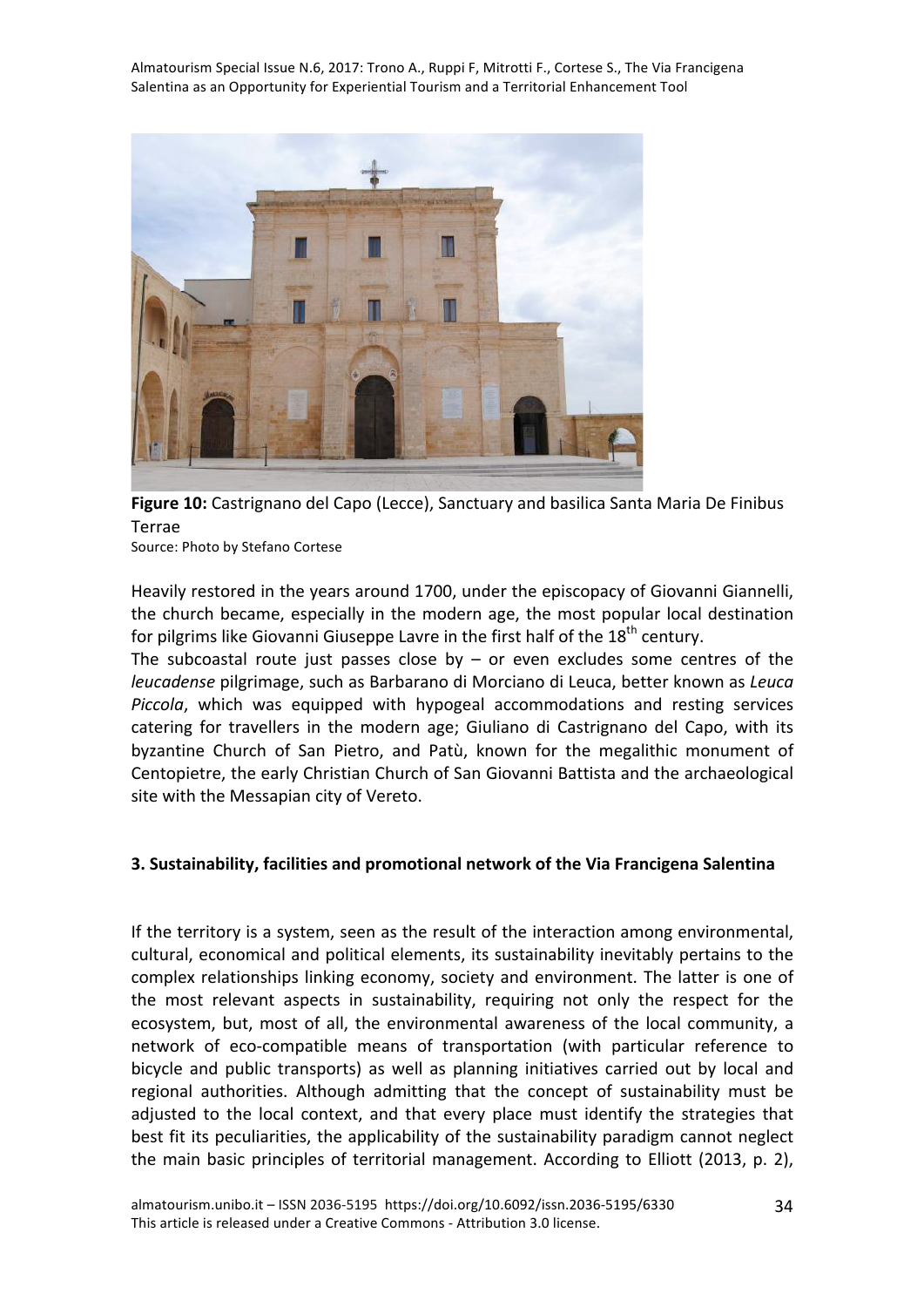such territorial management should be "ecologically sustainable; technologically feasible; feasible in technical, administrative and economical terms; socially desirable /tolerable; permitted by law; politically convenient; ethically acceptable (morally correct); inclusive in cultural terms; actually heritable".

An approach which is mostly unknown in the Salento area, where landscape degradation due to unauthorized building, especially along the coastline, seriously affected by land erosion phenomena (Trono, Trombino, 2015), is often associated with a widespread issue of illegal waste dumping. Garbage can be found virtually anywhere: on public or privately owned areas, under bridges, along main and secondary extraurban roads, in the countryside. This is one of the main obstacles that hinders the proper fruition of the local Via Francigena, that crosses or passes by degraded areas filled with waste. The poor functionality of the (few) newly opened cycle lanes is another major issue: the paths are difficult to use and often unsafe. Finally, we can observe the lack of accommodation capacity and quality along the route, with tourist facilities still relying on traditional patterns and essentially concentrated in the two main cities and most popular coastal locations (Otranto, Melendugno, Vernole; cf. fig. 11). 



**Figure 11:** Local tourism accommodations per typology (%). Source: Pugliapromozione. Agenzia Regionale del Turismo (2014*)*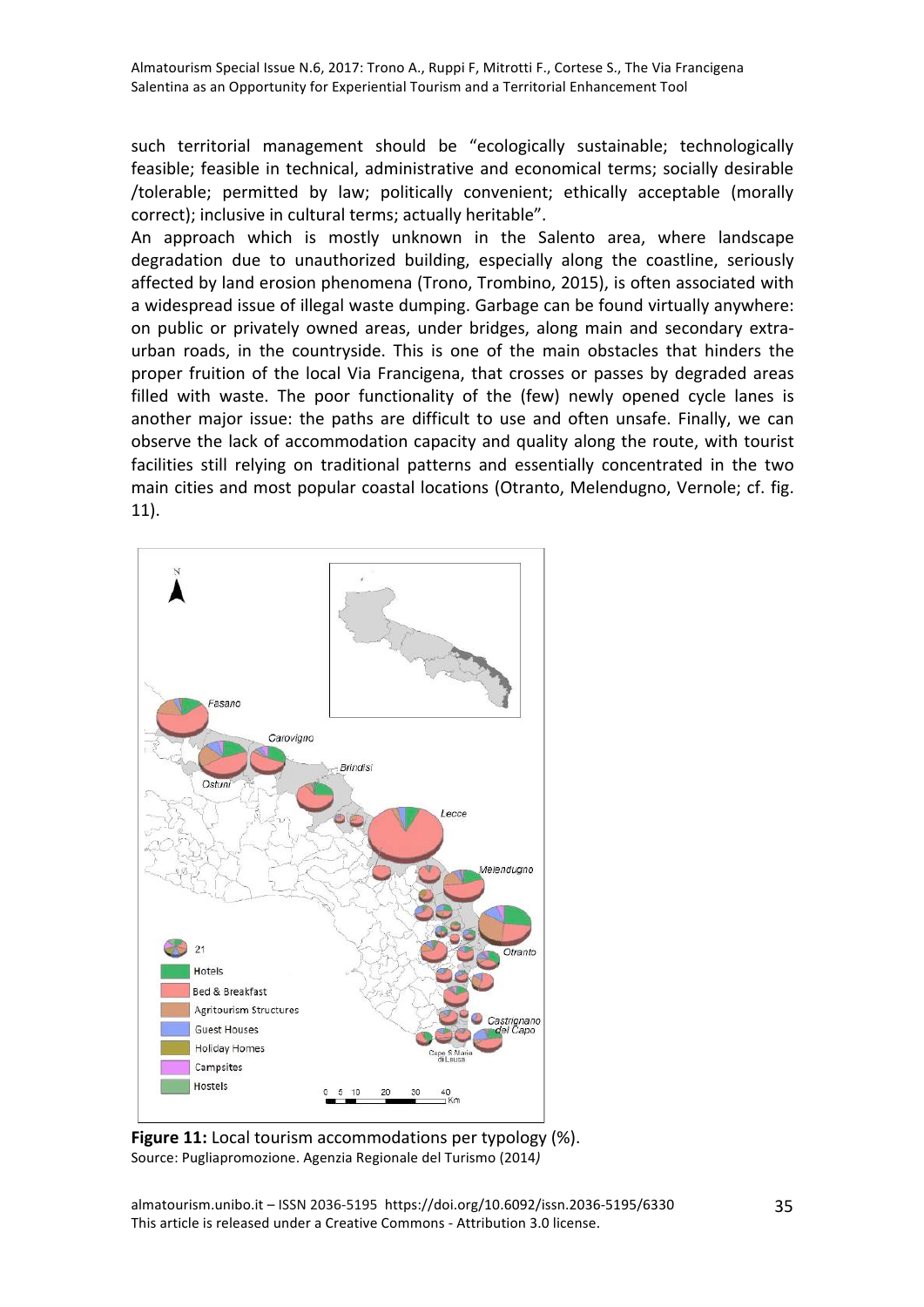Aside from traditional tourism accommodations ("Houses and apartments", "Tourist villages" and "Hotels"), which are scarcely appreciated by pilgrims, usually spending just one night at a time in low-cost facilities, the supply includes many less expensive b&b, guesthouses, holiday homes and few religious buildings. Although cheaper compared to traditional accommodations, the whole scenario cannot match tourism facilities (*albergues*), either public or privately owned, situated along the Camino de Santiago, boasting a widespread network of low-cost options.

Adequate tourism facilities for pilgrims, as well as the organization and creation of relationship networks with local institutions, are instrumental to ensure the success of the project. Consequently, all local stakeholders, either public and private, having an interest in taking part in the initiative and providing related services need to be properly informed and trained. Indeed, apart from benefiting from economic profits, these stakeholders will also play a relevant role in preserving and transmitting local values and traditions, giving the wayfarer/tourist the opportunity to experience an extraordinary adventure.

The project of the Via Francigena Salentina, traditionally linked to the medieval custom that guided pilgrims to sacred sites and the Holy Land, will necessarily imply the production of maps and signs and will also has to offer a warm welcome, a good hospitality and adequate organizational skills, typical of a complex system. At the moment, the VFS is a merely scientific and political issue, also supported by the laical and religious environment. The project is more or less known to public institutions and local communities as well as much debated: however, words are not actions, and the itinerary still lacks a proper planning. The stage including preliminary studies, on-field surveys and mapping has been successfully completed by the researchers of the University of Salento. Next steps will include the selection and characterisation of the itineraries, as well as the executive planning of the routes. A subsequent stage will see the creation of the "touristic-cultural product" and the relative promotion plan and route management, taking into account the "system" made up of specific assets and their resources. The whole process will necessarily require the activation of a synergy between stakeholders and local resources; the launch of uniform and unitary enhancement processes and promotional projects; the routes management and the promotion of the new "tourism-cultural" product. A complex strategy, requiring an adequate coordination, which is necessary to enliven and implement the relationships network driving the enhancement plan.

Some attempts are currently in progress thanks to the support of few local cultural associations (Associazione Via Francigena Pugliese, Arci Lecce, Fondazione Moschettini, Associazione Cammini di Puglia and Rete Civica per la Tutela del Paesaggio e del Patrimonio Artistico e Archeologico di Puglia), with the establishment of an Organising Committee of the "Vie Francigene of southern Apulia– for the creation of a Hosting Community", with the involvement of the municipalities located along the route. The main aim of the Organising Committee is the establishment of a network of services and structures especially catering for wayfarers walking along the Southern Vie Francigene (also including the Salentina section) eager to visit the most significant local religious sites before reaching the Holy Land. The commitment is, however, far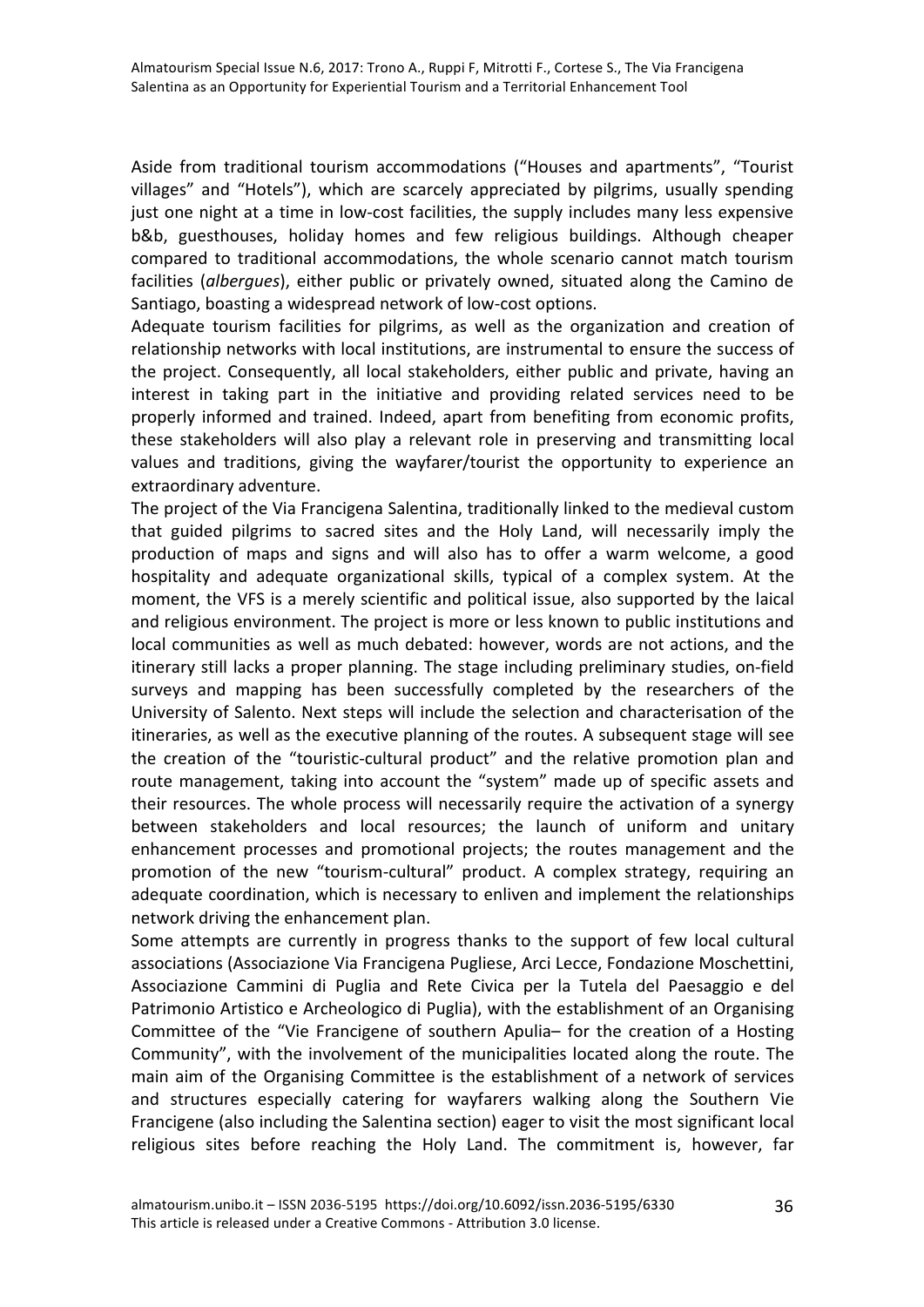stronger and also includes other activities, from the road markings of the route to the collection of documentary and scientific evidence along the way from Brindisi to Santa Maria di Leuca. Noteworthy is also the participation of local public and private institutions, both laical and religious ones, to carry out a "mapping of cultural assets in relevant sites", arrange the "cultural and touristic offer in places of interest (hospitality, enogastronomy, feasts and religious events, folklore, folk traditions, etc.)" and disclose contents of cultural and touristic interest in digital format; finally, to provide visibility to data-banks developed by individuals and participants (or candidates), resulting in a shared information network. The Organizing Committee wishes to create an equipped itinerary along a marked path, standing out for unitarity, the absence of interruptions and safety. A route to be ideally enjoyed with a slow mobility and sustainable tourism practices, along an uninterrupted and equipped trail, marked by signs and also safe and fully accessible by the disabled thanks to alternative paths and especially furnished sections. The multiple Vie Francigene should be uniform and share a common signage. The supply of affiliated tourist facilities and accommodations, with agreed-upon rates and distributed along the short-medium distance, is also imperative. Finally, the route should be based on principles inspired by social cohesion, economic convenience and the sharing of cultural and natural resources within a common and integrated view of the cultural heritage, attention to the service quality and cost-efficiency - suitable to obtain adequate economies of scale and attractiveness capability.

#### **Conclusions**

The cultural route/itinerary is a tool of territorial development suitable to enhance the local cultural and economical heritage and promote intermodal policies by integrating different transportation systems linked to slow mobility, outdoor activities, hiking, green tourism. It starts development processes based on the full promotion of resources and territorial features, fostering and supporting forms of active participation and/or expressions of the collective will.

A possible extension of the Via Francigena to the Salento area will provide a connection between the historically relevant ports of Brindisi and Otranto, in line with the recent national and regional re-qualification and re-assessment planning of their respective port infrastructures. In addition, it is likely to support the enhancement of rural areas located in the interior, which are already the focus of a number of projects launched by different local authorities (GAL, Unioni di Comuni, SAC): these initiatives have seen the creation of cyclotourism itineraries, in most cases already connected to the Via Francigena. 

However, it's a territorial *project* we're talking about. A complex and ambitious idea, requiring a technical and scientific committee, the recourse to innovative technologies, a respectful attitude towards landscape and the local heritage. A good development, management and promotion strategy, taking into account implications when planning economic and tourism activities, is also imperative. The potential of relevant sites and territory will have to be assessed, alongside the necessities of the beneficiaries, the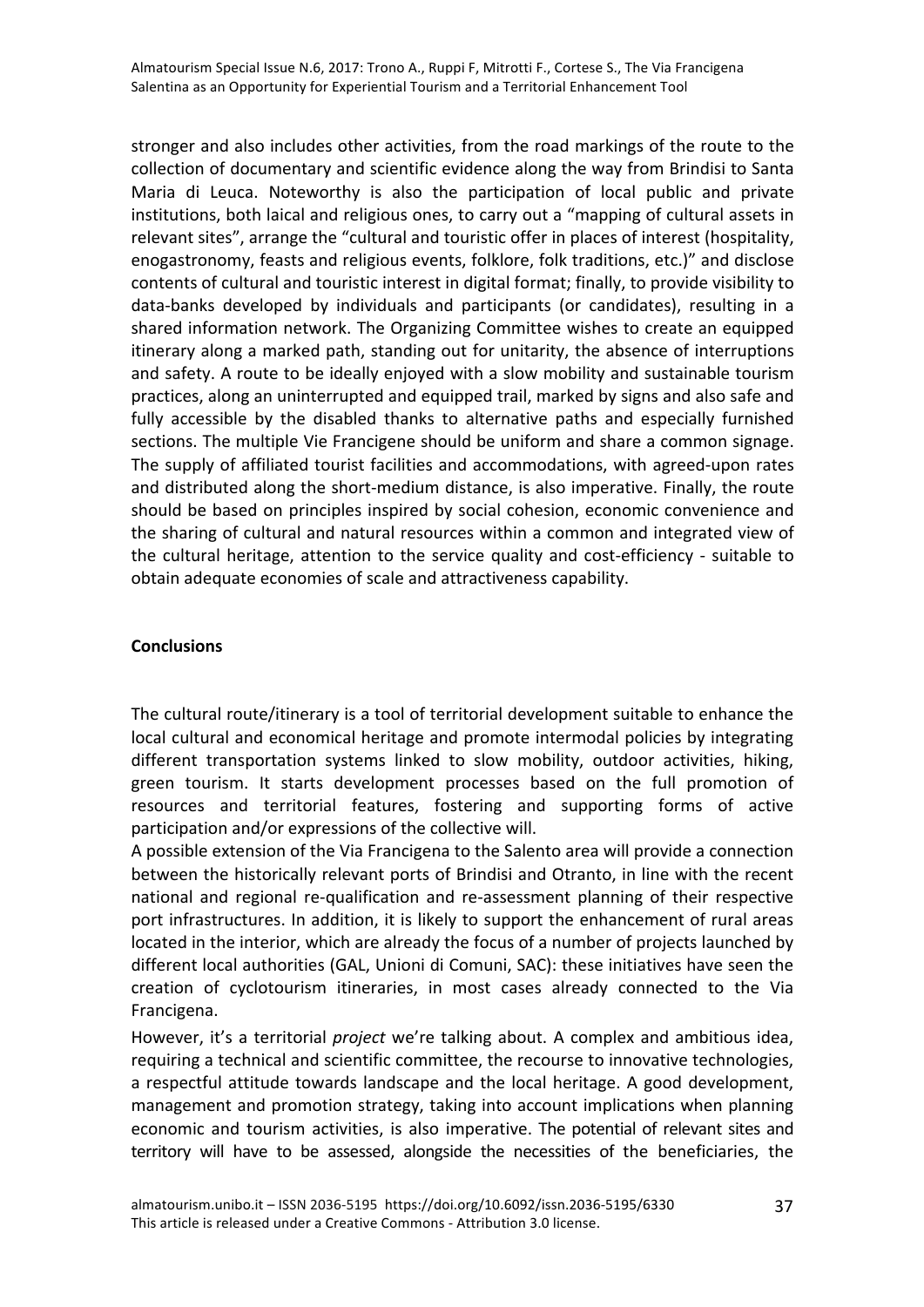commitment and offer capacity provided by each individual and the whole touristic product promotion system (circuit, information and promotion, marketing and management). The network of alliances established at different levels of territorial management between public institutions and private parties will play a crucial role. A special attention must be paid to the network ensuring the *governance* along the route. And that's not all. As the route connects to an important international itinerary, the project will have to invest in acquiring a good reputation in terms of quality of the cultural, residential and environmental product, highlighting productive skills and environmental awareness. A good conceptual basis and a democratic management, ensuring the active participation of all involved stakeholders is also paramount. The initiative requires a multidisciplinary approach and a solid financial basis, which is essential to secure the carrying out of the activities and the long-term survival of the route. Finally, but not less important in the route creation and promotion, is law compliance, the respect of ethical and moral values, and intellectual honesty. This obligatory and complicated path implies the accountability of all institutional stakeholders, and the seriousness, reliability and honesty of local operators in respecting history, local traditions and quality.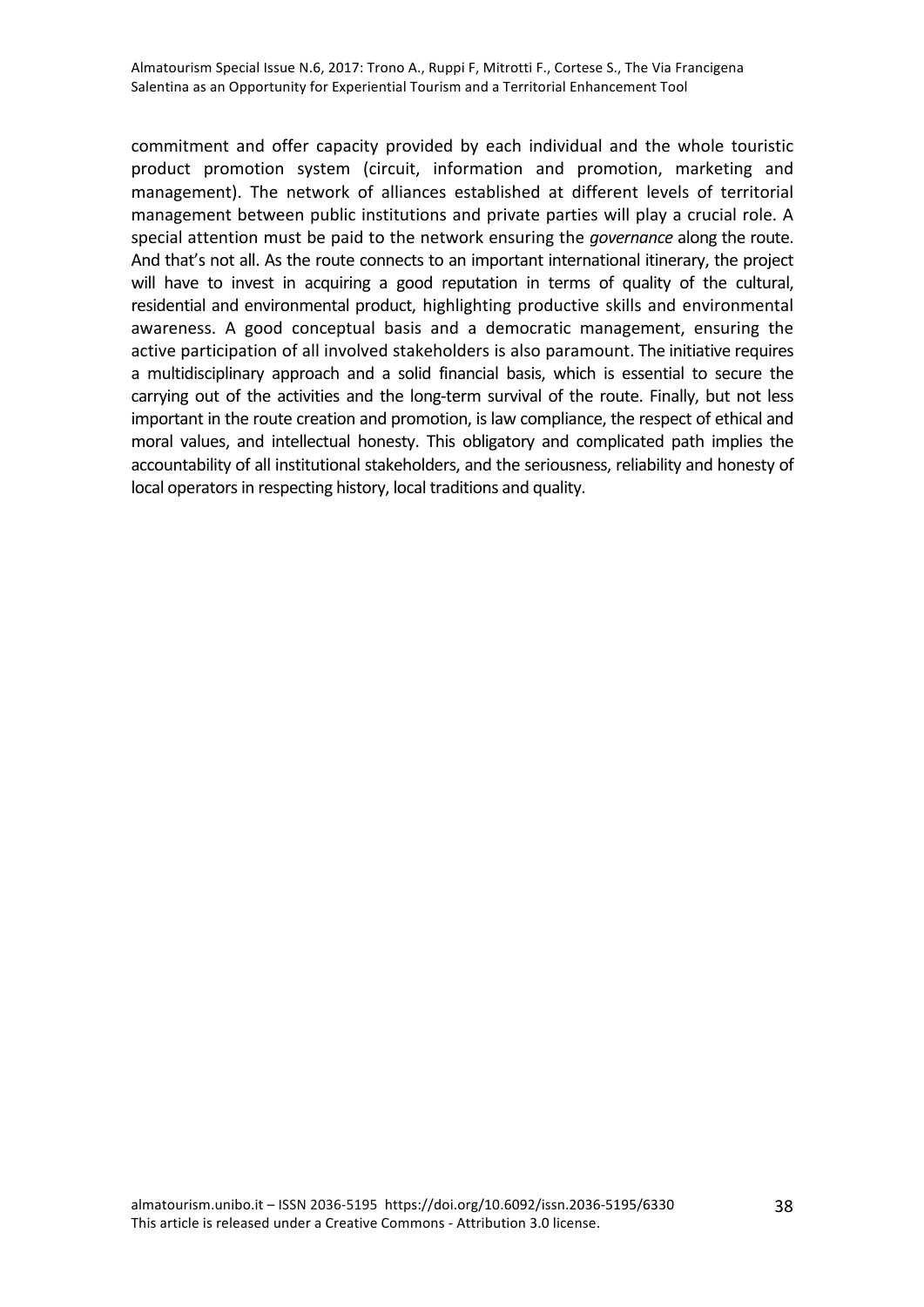#### **References**

Arcuti D.L. (2007-2008), Vitigliano tra storia e arte, Tesi di Laurea, Università del Salento, Facoltà di Beni Culturali.

Arditi G. (1879), *Corografia fisica e storica della Provincia di Terra d'Otranto*, Lecce, Stabilimento Tipografico Scipione Ammirato.

Arlotta, G. (2014), La via francigena di Mazara in Sicilia. Prospettive di ricerca, *Dialoghi Mediterranei*, 9, Rivista online http://www.istitutoeuroarabo.it/DM.

Boccadamo V. (1983), *Marittima. Ambiente e storia*, Galatina, Congedo Editore.

Cardini F. (2008), "Il "miraggio" della Terrasanta tra pellegrinaggio e crociate", in Civita (a cura di), *Roma verso Gerusalemme Lungo le Vie Francigene del Sud*, a cura di, Banco di Napoli, Finmeccanica Roma, Tipografia Ostiense, pp. 24-39.

Carriero A. (1999), *Masseria Ottava Grande fra viabiltà e insediamenti rupestri*, Fasano, Schena ed.

Cerfeda F.G. (2006), Fonti e documenti per una storia delle parrocchie di Ortelle e Vignacastrisi conservati nell'Archivio Storico Diocesano di Otranto, in Spedicato M. (a cura di), *Il filo della memoria. Fonti e studi per la storia di Ortelle e Vignacastrisi*, Galatina, Edizioni Panico, pp. 39-92.

Copeta C., Marzulli F. (2012), Risemantizzazione della Via Francigena e Valorizzazione dei Beni Culturali Appartenuti agli Ordini Religiosi Cavallereschi, in Trono A. (a cura di), Via Francigena. Cammini di Fede e Turismo Culturale. Galatina (Lecce), Mario Congedo Editore, pp.137-145

Dalena P. (2003), *Dagli* Itinera *ai Percorsi. Viaggiare nel Mezzogiorno Medievale*, Bari, Adda Editore.

Dalena P. (2008), Vie di pellegrinaggio nel Sud Italia verso Gerusalemme nel Medioevo, in Civita (a cura di) *Roma verso Gerusalemme Lungo le Vie Francigene del Sud*, Banco di Napoli, Finmeccanica Roma, Tipografia Ostiense, pp. 40-63.

Dalena P. (2014), Via Francigena e/o Vie Francigene? Alle radici del pellegrinaggio in Terrasanta, in Trono A., Imperiale M. Leo, Marella G. (a cura di), *In Viaggio verso Gerusalemme. Culture, Economie e Territo*ri (*Walking Towards Jerusalem. Cultures, Economies and Territories*). Galatina, Mario Congedo Ed., pp. 11-19

De Giorgi C. (1975), *La provincia di Lecce. Bozzetti di viaggio*, ristampa fotomeccanica dell'edizione del 1882, Galatina, Mario Congedo Editore.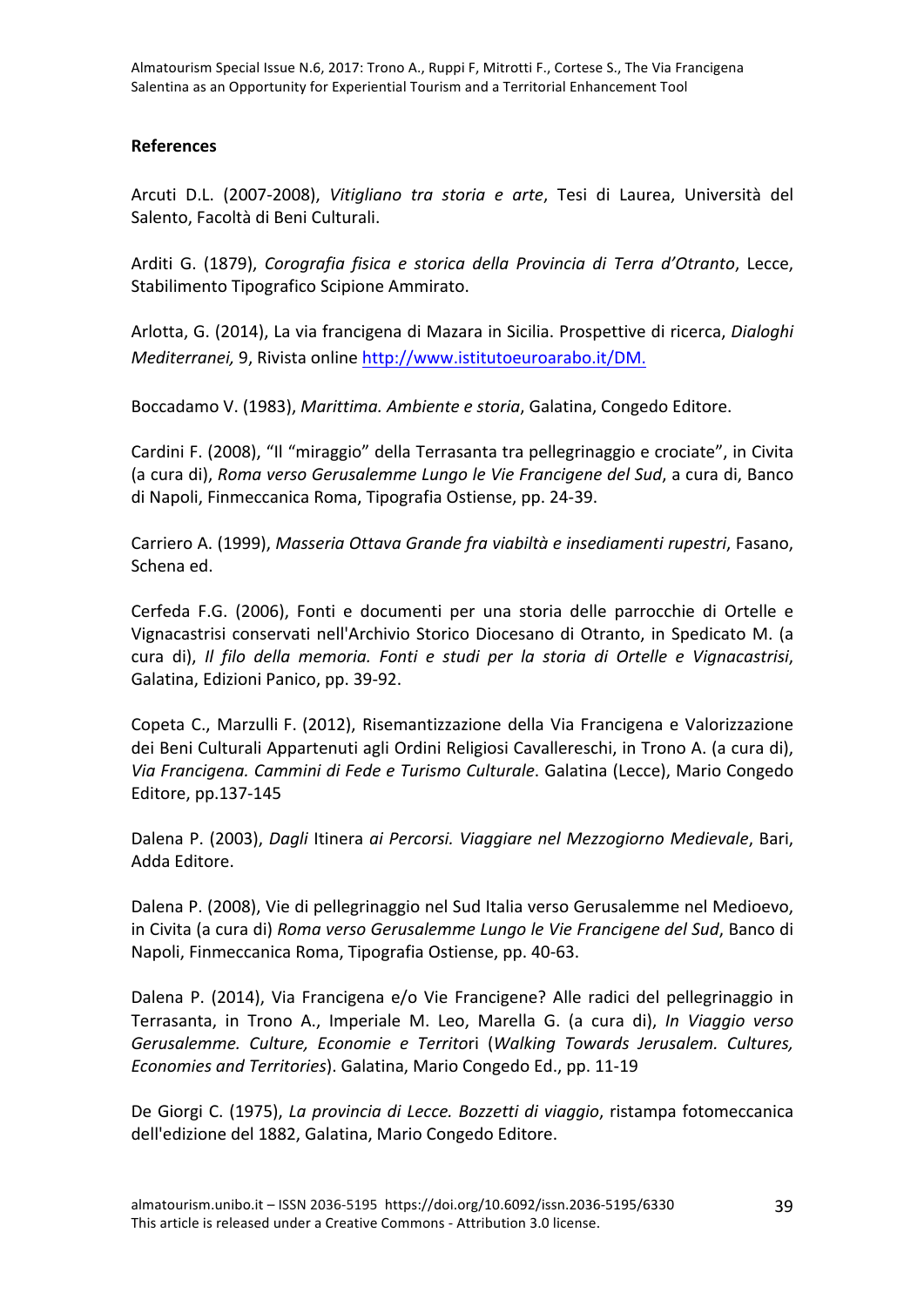Elliott M., 2013. "The 10-tenets for integrated, successful and sustainable marine Management" Marine Pollution Bulletin, 74(1), pp. 1-5.

Maggiulli P. (1910), Il Cisternale di Vitigliano, *Apulia* IV, Martina Franca, Editrice Apulia, p. 256

Mastrolia F.A. (2010), Brindisi e la Valigia delle Indie: un'occasione mancata, in Mastrolia F.A., *Tra terra e mare. Aspetti dell'economia di Terra d'Otranto (1861-1914)*, Napoli, Edizioni Scientifiche Italiane, pp. 321-391.

Paolucci A. (2008), I Luoghi Santi, stupore dei pellegrini, in Civita *(a cura di), Roma verso* Gerusalemme Lungo le Vie Francigene del Sud, , Banco di Napoli, Finmeccanica Roma, Tipografia Ostiense, pp. 20-23.

Paone M. (1978), La chiesa nuova, in AA.VV., Tricase. Studi e documenti, Galatina. Mario Congedo Editore, pp. 135-138.

Proust M. (1978) "Alla ricerca del tempo perduto", vol. 5 "La prigioniera", Torino, Einaudi.

Pugliapromozione. Agenzia Regionale del Turismo (2014*),*  Annuario 2014 Esercizi Ricettivi.

www.viaggiareinpuglia.it/.../annuari/annuario 2014 bari itria magna grecia 14061...

Russo C. (a cura di) (2011), *Le vie del sale. Antichi saperi e nuove emozioni dal Tacco* d'Italia, Corsano, Tipografia Bleve.

Stati Generali del Turismo (2015), *Documento finale di Pietrarsa*. www.vivilitalia.it/glistati-generali-del-turismo-sostenibile

Tinacci Mossello, M. (2014), Prospettive di sviluppo del turismo sostenibile, in Trono A., Leo Imperiale M., Marella G. (a cura di), *In Viaggio verso Gerusalemme. Culture, Economie e Territori (Walking Towards Jerusalem. Cultures, Economies and Territories).* Galatina, Mario Congedo Ed., pp.273-281.

Trono A. (2012) Percorsi religiosi e turismo culturale, in Anna Trono (ed.), *Via Francigena. Cammini di Fede e Turismo Culturale*. Galatina (Lecce, Mario Congedo Editore, pp. 3-24.

Trono A., Imperiale M. Leo, Marella G. (a cura di) (2014 ), *In Viaggio verso Gerusalemme. Culture, Economie e Territo*ri (*Walking Towards Jerusalem. Cultures, Economies and Territories*). Galatina, Mario Congedo Ed.,

Trono A., Trombino G. (2015), Sustainable Coastal Management: Case Studies, in Stylios C., Floqi T., Marinski J., Damiani L. (eds), Sustainable Development of Sea-Corridors and